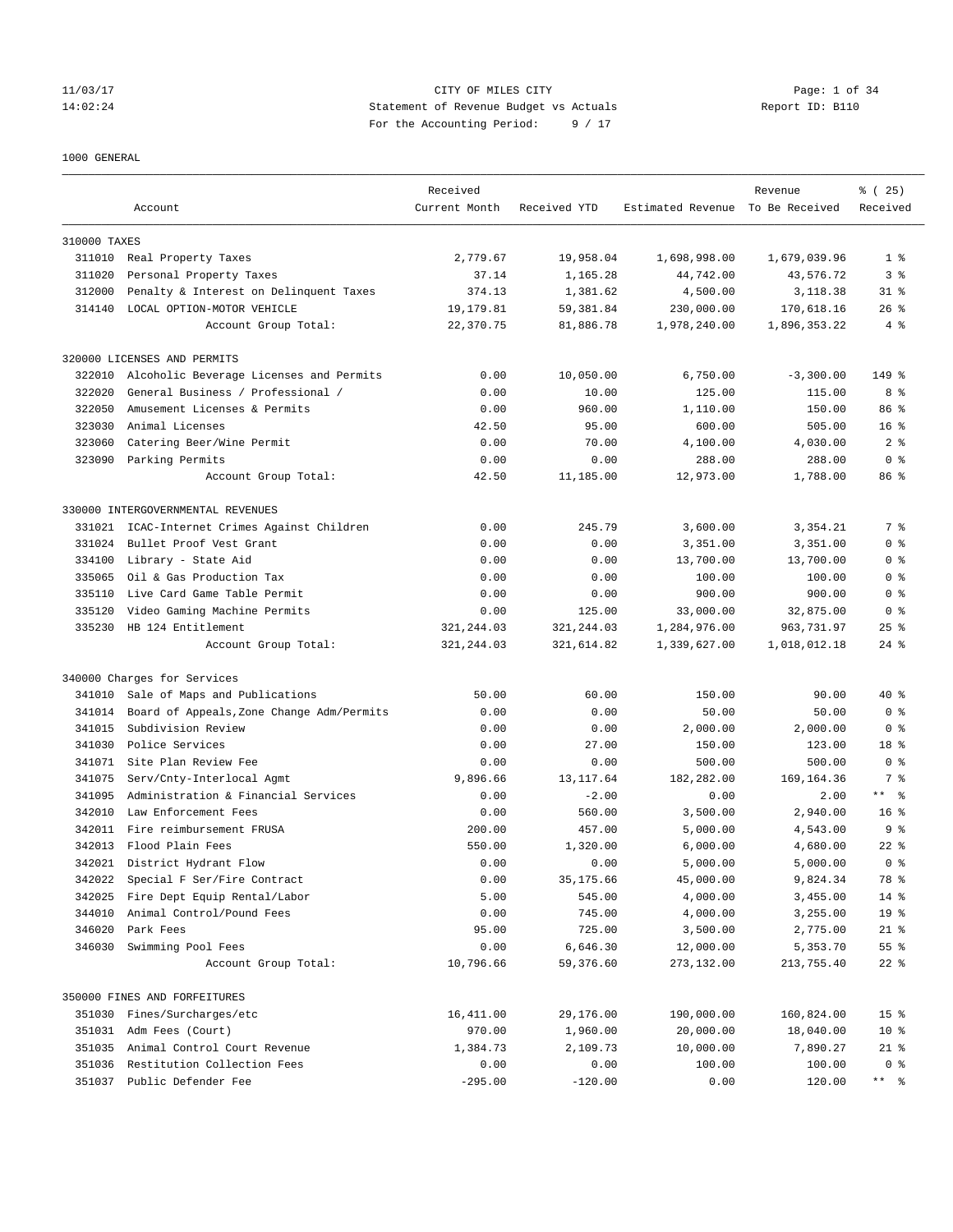## 11/03/17 CITY OF MILES CITY Page: 2 of 34 14:02:24 Statement of Revenue Budget vs Actuals Report ID: B110 For the Accounting Period: 9 / 17

## 1000 GENERAL

|        | Account                           | Received<br>Current Month | Received YTD | Estimated Revenue | Revenue<br>To Be Received | % (25)<br>Received |
|--------|-----------------------------------|---------------------------|--------------|-------------------|---------------------------|--------------------|
|        | Account Group Total:              | 18,470.73                 | 33, 125. 73  | 220,100.00        | 186,974.27                | 15 <sup>8</sup>    |
|        | 360000 MISCELLANEOUS REVENUE      |                           |              |                   |                           |                    |
| 361005 | MidRivers Franchise Fees          | 0.00                      | 204.74       | 96,000.00         | 95,795.26                 | 0 <sup>8</sup>     |
| 361010 | Land Rental                       | 0.00                      | 39, 165. 37  | 48,800.00         | 9,634.63                  | $80*$              |
| 361020 | Building Rentals                  | 1,349.99                  | 4,049.97     | 16,100.00         | 12,050.03                 | 25%                |
| 362020 | MISC REVENUE                      | 0.00                      | 4,265.27     | 33,692.00         | 29, 426.73                | 13 <sup>8</sup>    |
| 362022 | Health Ins-MMIA Emp Benefits Prog | 25.00                     | $-25.00$     | 0.00              | 25.00                     | ** %               |
| 365000 | Contributions and Donations       | 0.00                      | 30.00        | 1,000.00          | 970.00                    | 3%                 |
| 365012 | Swimming Lessions                 | 0.00                      | 0.00         | 500.00            | 500.00                    | 0 <sup>8</sup>     |
| 365013 | Shop With A Cop                   | 0.00                      | 0.00         | 5,000.00          | 5,000.00                  | 0 <sup>8</sup>     |
| 365014 | Denton Field Project/2015         | 0.00                      | 33.21        | 0.00              | $-33.21$                  | $***$ $%$          |
| 365015 | Florence Stacy Foundation         | 100.00                    | 450.00       | 6,000.00          | 5,550.00                  | 8 %                |
| 365040 | DONATIONS-FIRE/AMB                | 0.00                      | 0.00         | 1,500.00          | 1,500.00                  | 0 <sup>8</sup>     |
| 366040 | Misc.-BHS                         | 0.00                      | 0.00         | 800.00            | 800.00                    | 0 <sup>8</sup>     |
| 366050 | Sale of Junk/Salvage-PD cars      | 0.00                      | 20.00        | 3,000.00          | 2,980.00                  | 1 <sup>8</sup>     |
|        | Account Group Total:              | 1,474.99                  | 48,193.56    | 212,392.00        | 164, 198.44               | $23$ $%$           |
|        | 370000 INVESTMENT EARNINGS        |                           |              |                   |                           |                    |
|        | 371010 Investment Earnings        | 507.73                    | 1,606.91     | 3,500.00          | 1,893.09                  | $46*$              |
|        | Account Group Total:              | 507.73                    | 1,606.91     | 3,500.00          | 1,893.09                  | $46*$              |
|        | 380000 OTHER FINANCING SOURCES    |                           |              |                   |                           |                    |
| 381070 | Proceeds/Loans/Intercap 016-2015  | 0.00                      | 0.00         | 430,000.00        | 430,000.00                | 0 <sup>8</sup>     |
| 383000 | Interfund Operating Transfer      | 44,399.84                 | 89,603.52    | 573,259.00        | 483,655.48                | 16 <sup>8</sup>    |
|        | Account Group Total:              | 44,399.84                 | 89,603.52    | 1,003,259.00      | 913,655.48                | 9%                 |
|        | Fund<br>Total:                    | 419,307.23                | 646.592.92   | 5.043.223.00      | 4,396,630.08              | 13 <sup>8</sup>    |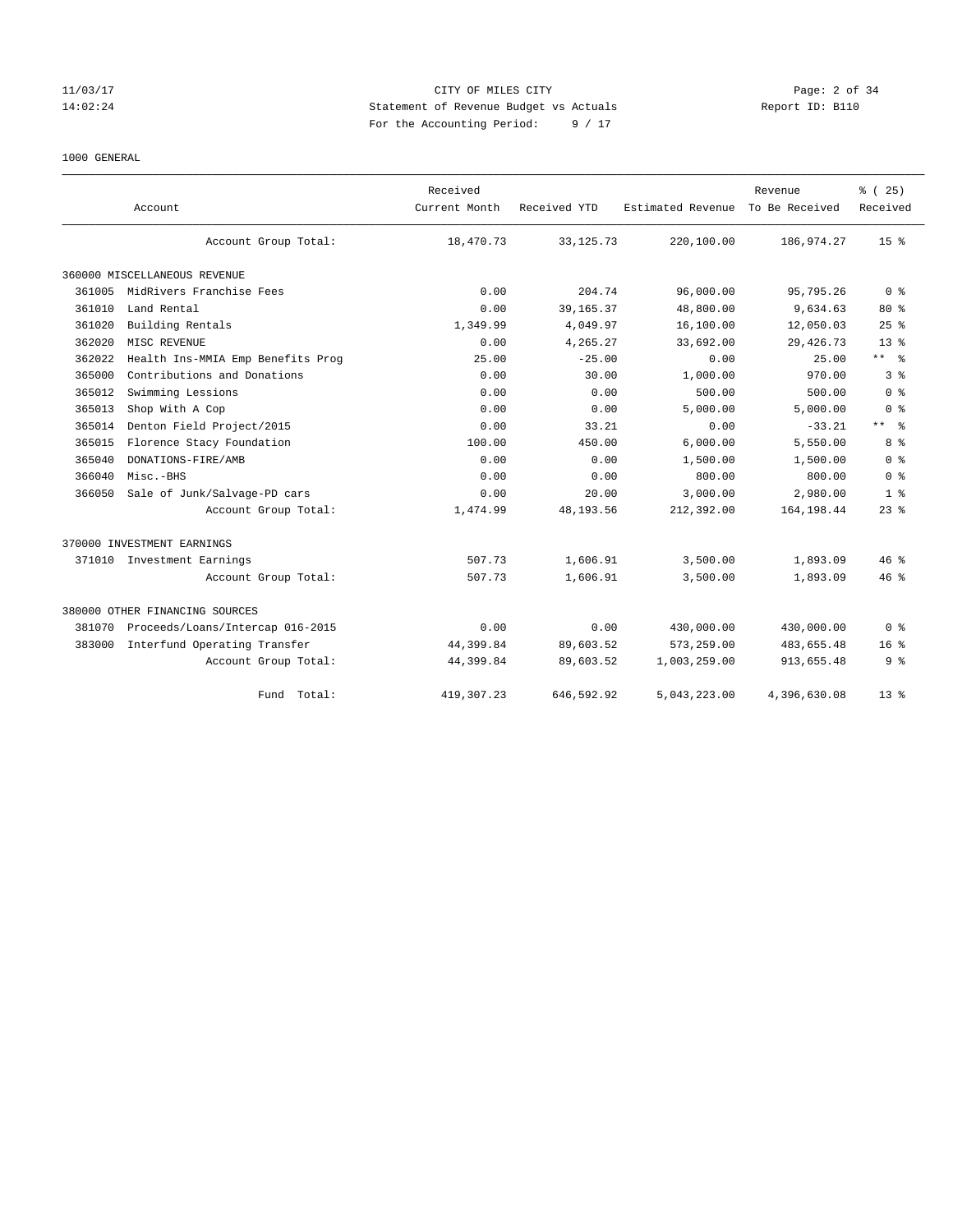## 11/03/17 CITY OF MILES CITY Page: 3 of 34 14:02:24 Statement of Revenue Budget vs Actuals Report ID: B110 For the Accounting Period: 9 / 17

# 2220 LIBRARY

| Account                                     | Received<br>Current Month | Received YTD | Estimated Revenue | Revenue<br>To Be Received | % (25)<br>Received  |
|---------------------------------------------|---------------------------|--------------|-------------------|---------------------------|---------------------|
| 340000 Charges for Services                 |                           |              |                   |                           |                     |
| 341075<br>Serv/Cnty-Interlocal Agmt         | 0.00                      | 0.00         | 40,206.00         | 40,206.00                 | 0 <sup>8</sup>      |
| 346070<br>Library Fees                      | 462.30                    | 954.85       | 4,000.00          | 3,045.15                  | $24$ %              |
| Book Sales<br>346074                        | 12.50                     | 59.65        | 400.00            | 340.35                    | 15 <sup>8</sup>     |
| Account Group Total:                        | 474.80                    | 1,014.50     | 44,606.00         | 43,591.50                 | 2 <sup>8</sup>      |
| 360000 MISCELLANEOUS REVENUE                |                           |              |                   |                           |                     |
| Donation-Library Board of Trustee<br>365035 | 219.48                    | 945.24       | 0.00              | $-945.24$                 | $***$ $\frac{6}{5}$ |
| Account Group Total:                        | 219.48                    | 945.24       | 0.00              | $-945.24$                 | $***$ $\approx$     |
| 380000 OTHER FINANCING SOURCES              |                           |              |                   |                           |                     |
| Interfund Operating Transfer<br>383000      | 24,826.60                 | 74,479.80    | 297,919.00        | 223, 439.20               | $25$ $%$            |
| Account Group Total:                        | 24,826.60                 | 74,479.80    | 297,919.00        | 223, 439.20               | 25%                 |
| Fund Total:                                 | 25,520.88                 | 76,439.54    | 342,525.00        | 266,085.46                | $22$ %              |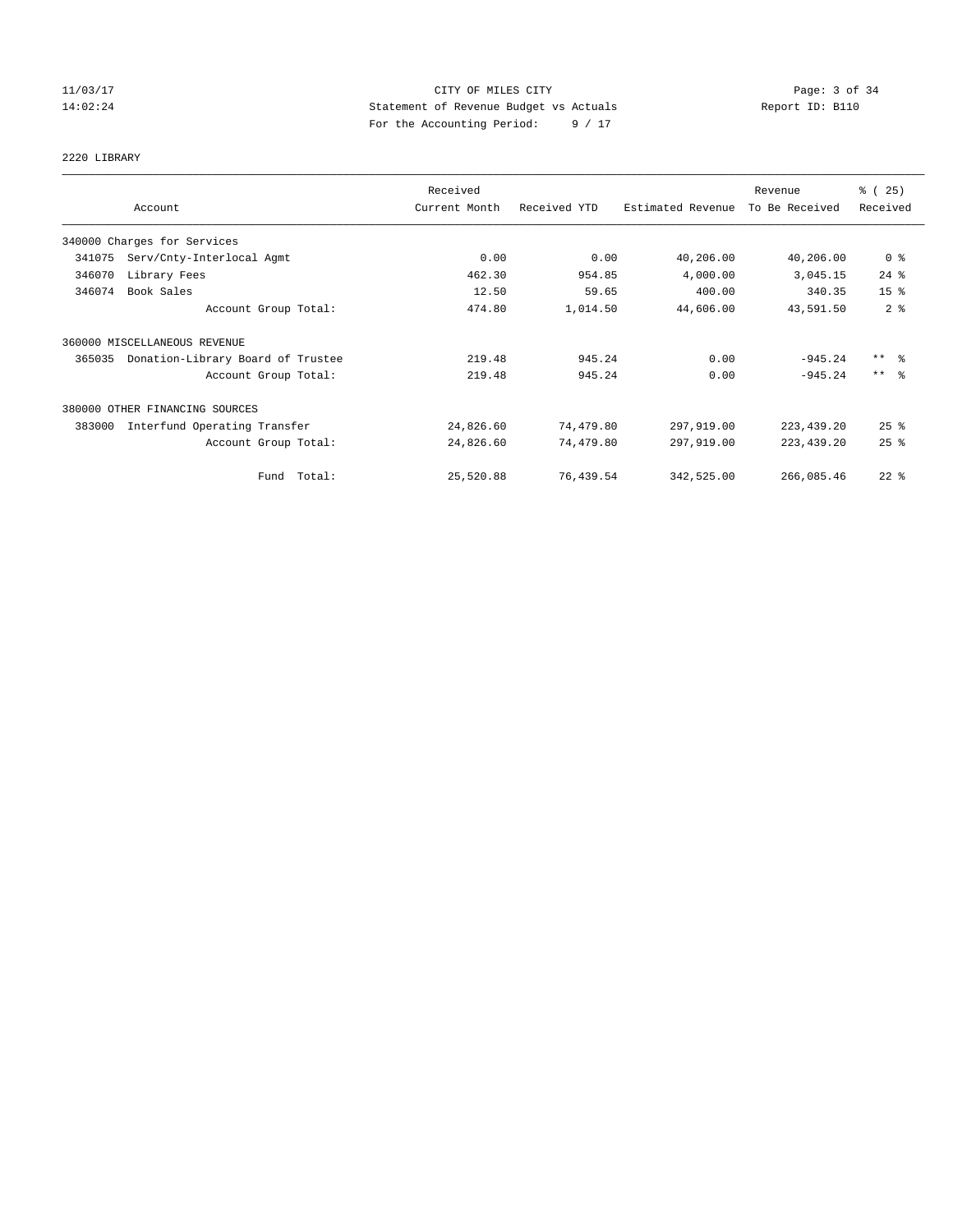## 11/03/17 CITY OF MILES CITY Page: 4 of 34 14:02:24 Statement of Revenue Budget vs Actuals Report ID: B110 For the Accounting Period: 9 / 17

2260 EMERGENCY DISASTER

|              | Account                                | Received<br>Current Month | Received YTD | Estimated Revenue To Be Received | Revenue  | 8 (25)<br>Received   |  |
|--------------|----------------------------------------|---------------------------|--------------|----------------------------------|----------|----------------------|--|
| 310000 TAXES |                                        |                           |              |                                  |          |                      |  |
| 312000       | Penalty & Interest on Delinquent Taxes | 3.56                      | 13.16        | 0.00                             | $-13.16$ | $***$ %              |  |
|              | Account Group Total:                   | 3.56                      | 13.16        | 0.00                             | $-13.16$ | $***$ $\frac{6}{10}$ |  |
|              | Fund Total:                            | 3.56                      | 13.16        | 0.00                             | $-13.16$ | $***$ $\frac{6}{10}$ |  |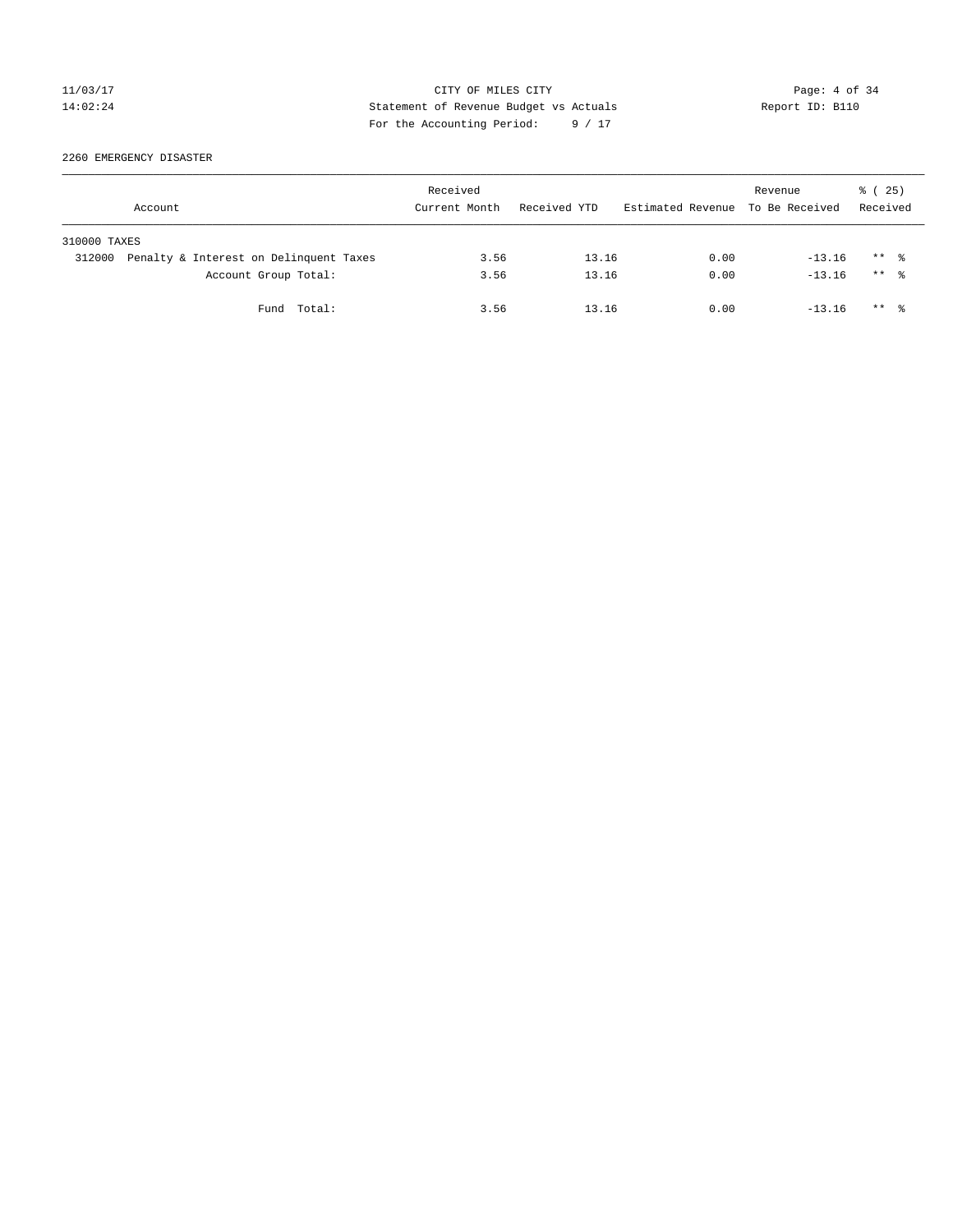## 11/03/17 CITY OF MILES CITY Page: 5 of 34 14:02:24 Statement of Revenue Budget vs Actuals Report ID: B110 For the Accounting Period: 9 / 17

2270 Health

| Account                                | Received<br>Current Month | Received YTD | Estimated Revenue | Revenue<br>To Be Received | 8 (25)<br>Received |
|----------------------------------------|---------------------------|--------------|-------------------|---------------------------|--------------------|
| 380000 OTHER FINANCING SOURCES         |                           |              |                   |                           |                    |
| Interfund Operating Transfer<br>383000 | 0.00                      | 0.00         | 7,500.00          | 7,500.00                  | 0 %                |
| Account Group Total:                   | 0.00                      | 0.00         | 7,500.00          | 7,500.00                  | 0 %                |
| Fund Total:                            | 0.00                      | 0.00         | 7,500.00          | 7,500.00                  | 0 %                |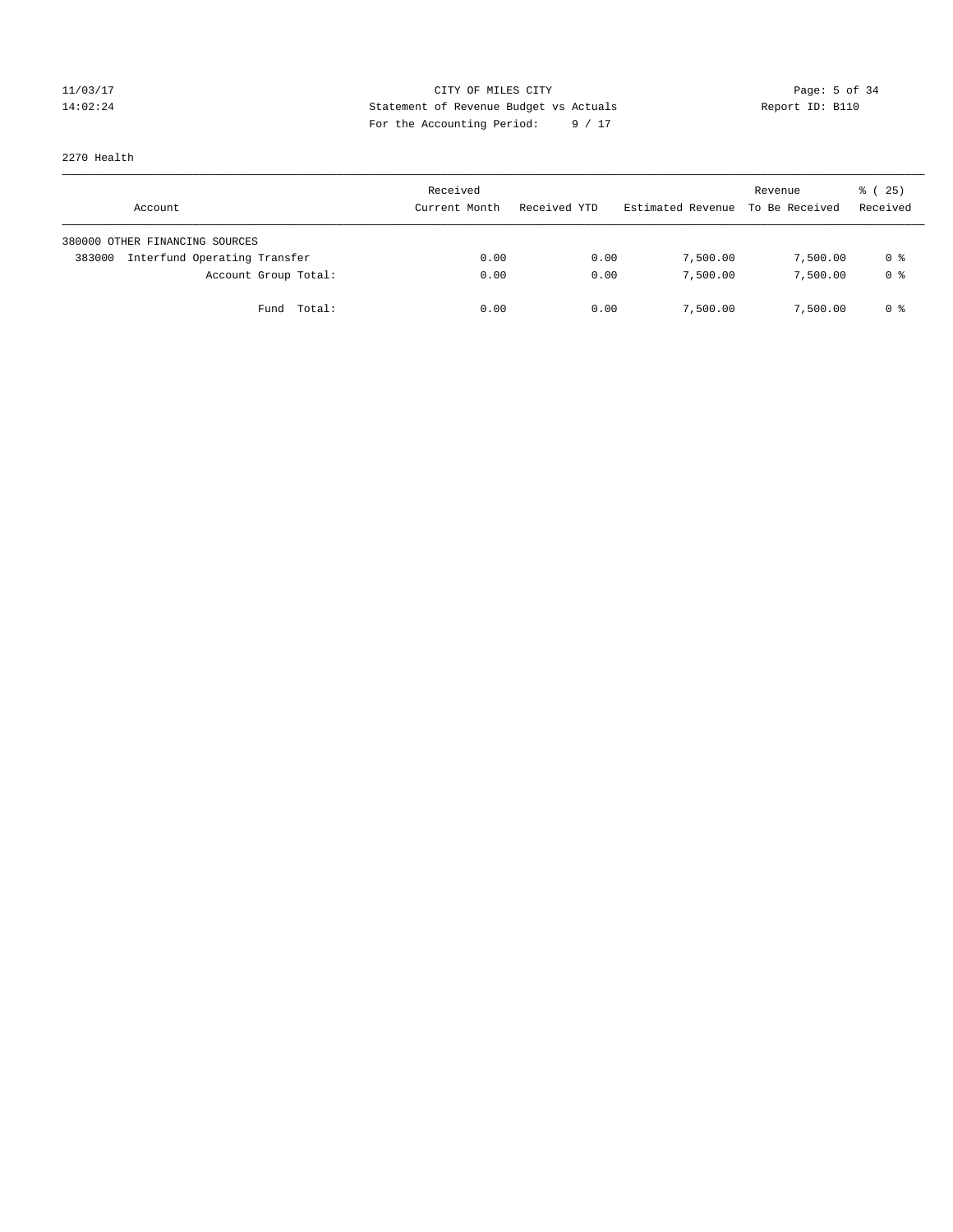## 11/03/17 CITY OF MILES CITY Page: 6 of 34 14:02:24 Statement of Revenue Budget vs Actuals Report ID: B110 For the Accounting Period: 9 / 17

#### 2310 TIFD-Downtown

|                                   |        | Received      |              |                   | Revenue        | (25)<br>ී (    |
|-----------------------------------|--------|---------------|--------------|-------------------|----------------|----------------|
| Account                           |        | Current Month | Received YTD | Estimated Revenue | To Be Received | Received       |
| 310000 TAXES                      |        |               |              |                   |                |                |
| 311010<br>Real Property Taxes     |        | 0.00          | 0.00         | 36,000.00         | 36,000.00      | 0 %            |
| Account Group Total:              |        | 0.00          | 0.00         | 36,000.00         | 36,000.00      | 0 <sup>8</sup> |
| 330000 INTERGOVERNMENTAL REVENUES |        |               |              |                   |                |                |
| 331172<br>Montana Main St Grant   |        | 0.00          | 10,000.00    | 10,000.00         | 0.00           | $100*$         |
| Account Group Total:              |        | 0.00          | 10,000.00    | 10,000.00         | 0.00           | $100*$         |
| Fund                              | Total: | 0.00          | 10,000.00    | 46,000.00         | 36,000.00      | $22$ %         |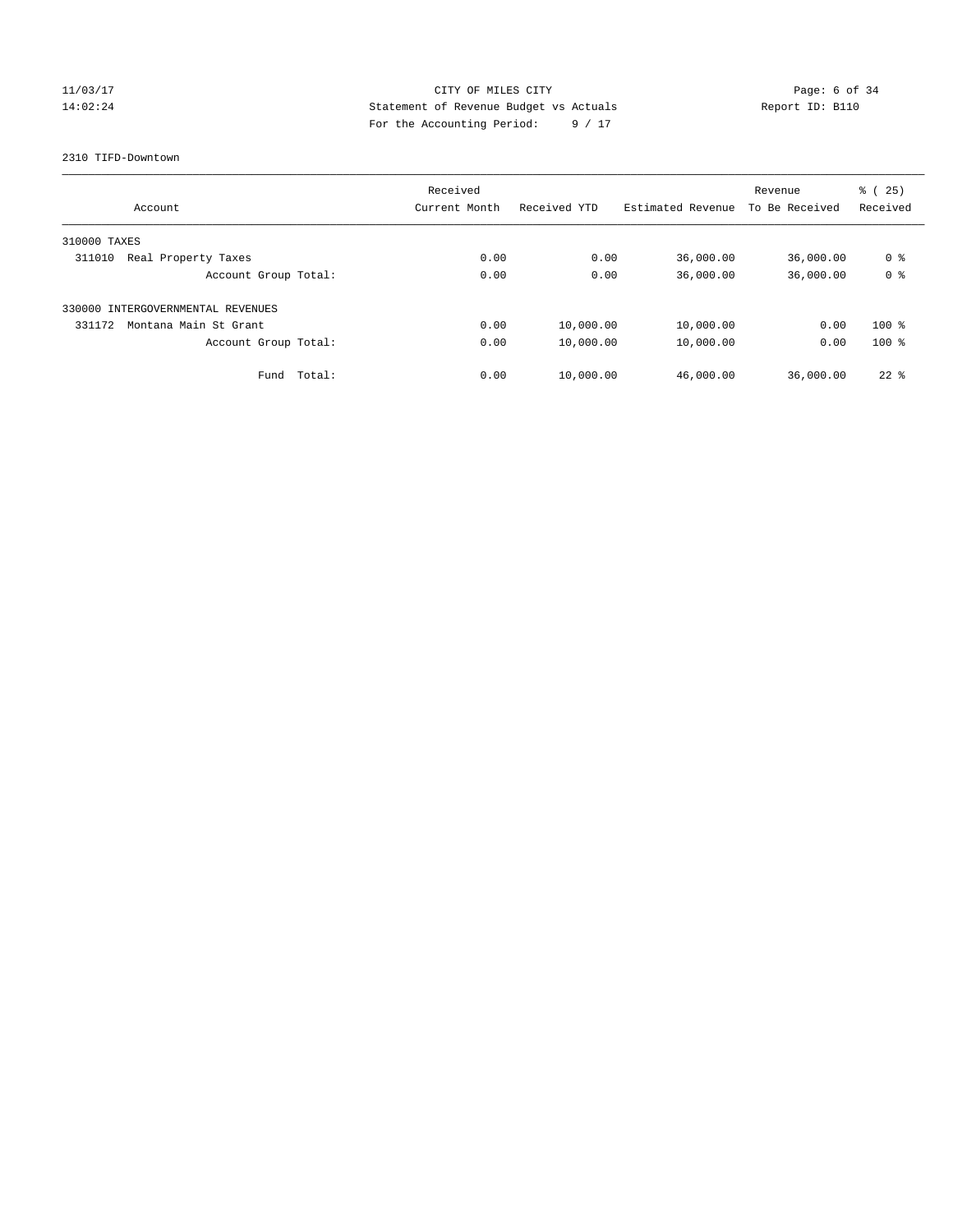## 11/03/17 CITY OF MILES CITY Page: 7 of 34 14:02:24 Statement of Revenue Budget vs Actuals Report ID: B110 For the Accounting Period: 9 / 17

2350 Local Government/Study Commission

|              | Account                 |             | Received<br>Current Month | Received YTD | Estimated Revenue | Revenue<br>To Be Received | % (25)<br>Received |
|--------------|-------------------------|-------------|---------------------------|--------------|-------------------|---------------------------|--------------------|
| 310000 TAXES |                         |             |                           |              |                   |                           |                    |
| 311010       | Real Property Taxes     |             | 6.84                      | 11.69        | 3,848.00          | 3,836.31                  | 0 %                |
| 311020       | Personal Property Taxes |             | 0.00                      | 0.04         | 0.00              | $-0.04$                   | $***$ %            |
|              | Account Group Total:    |             | 6.84                      | 11.73        | 3,848.00          | 3,836.27                  | 0 %                |
|              |                         | Fund Total: | 6.84                      | 11.73        | 3,848.00          | 3,836.27                  | 0 %                |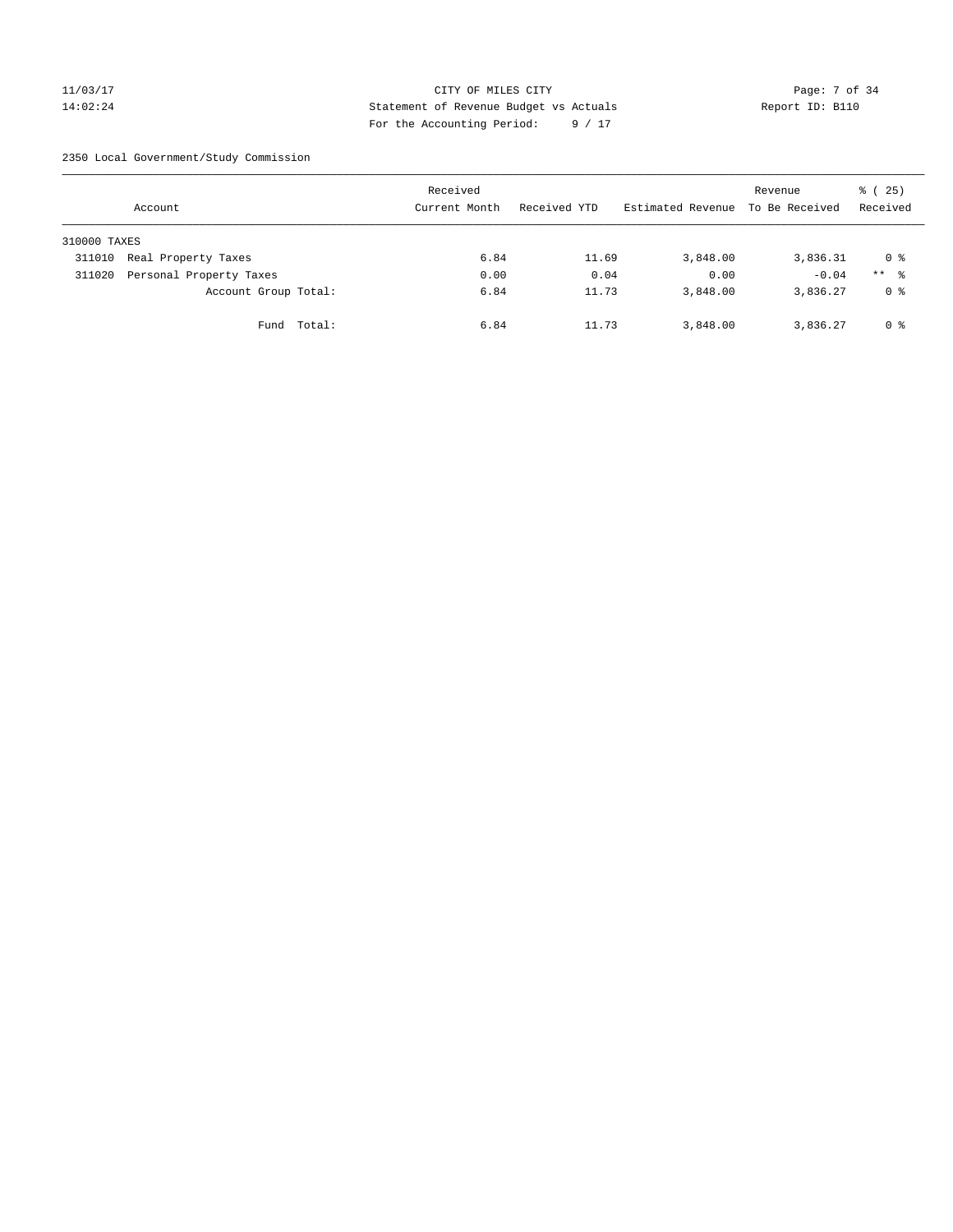# 11/03/17 Page: 8 of 34 14:02:24 Statement of Revenue Budget vs Actuals Report ID: B110 For the Accounting Period: 9 / 17

2372 Permissive Medical Levy

|              | Account                                | Received<br>Current Month | Received YTD | Estimated Revenue | Revenue<br>To Be Received | $\frac{1}{6}$ ( 25)<br>Received |
|--------------|----------------------------------------|---------------------------|--------------|-------------------|---------------------------|---------------------------------|
| 310000 TAXES |                                        |                           |              |                   |                           |                                 |
| 311010       | Real Property Taxes                    | 310.63                    | 2,259.46     | 197,014.00        | 194,754.54                | $1 \circ$                       |
| 311020       | Personal Property Taxes                | 4.22                      | 132.38       | 5,769.00          | 5,636.62                  | $2 \div$                        |
| 312000       | Penalty & Interest on Delinquent Taxes | 12.47                     | 46.05        | 0.00              | $-46.05$                  | ** 8                            |
|              | Account Group Total:                   | 327.32                    | 2,437.89     | 202,783.00        | 200, 345.11               | 1 <sup>8</sup>                  |
|              | Total:<br>Fund                         | 327.32                    | 2,437.89     | 202,783.00        | 200, 345.11               | 1 <sup>8</sup>                  |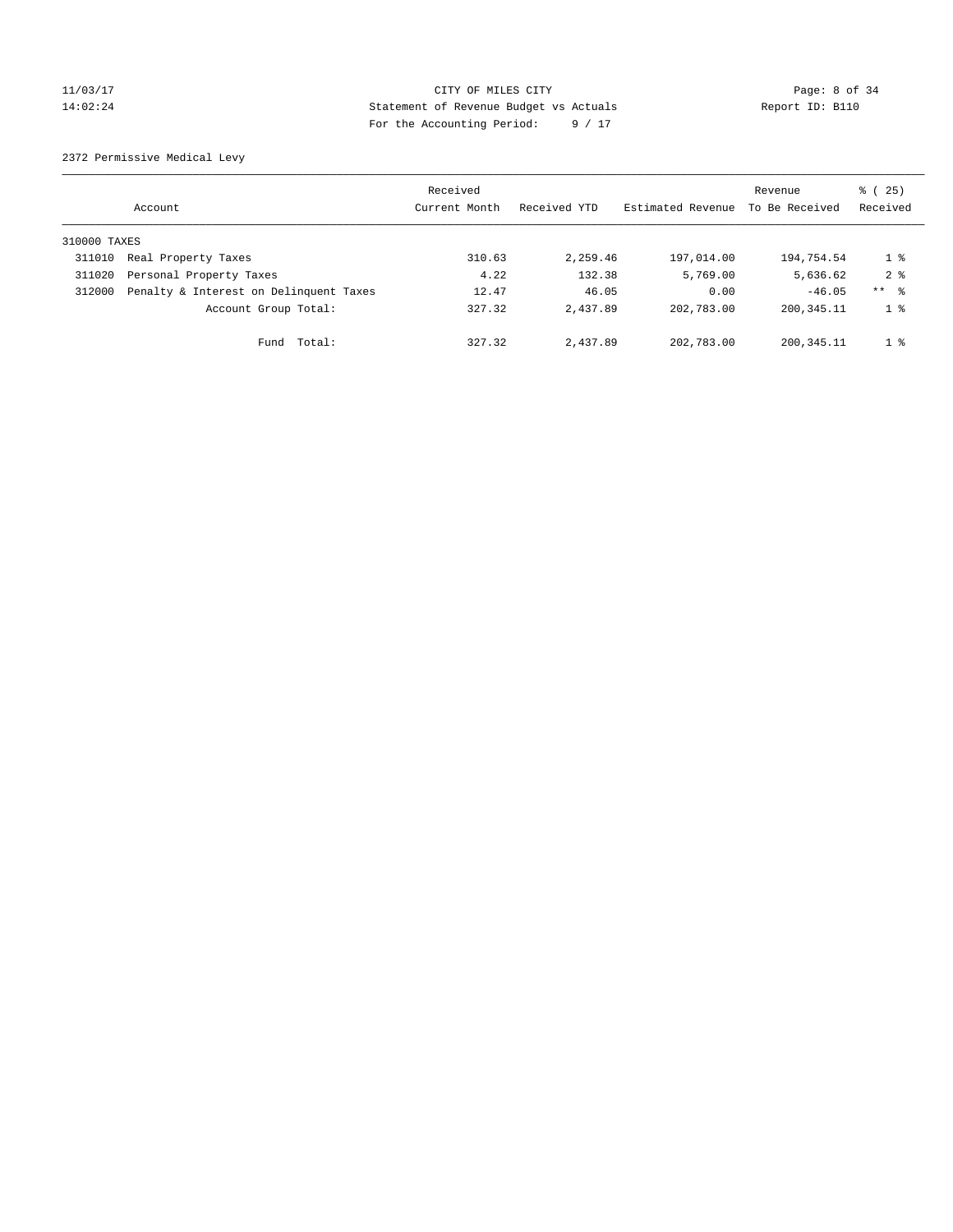## 11/03/17 CITY OF MILES CITY Page: 9 of 34 14:02:24 Statement of Revenue Budget vs Actuals Report ID: B110 For the Accounting Period: 9 / 17

#### 2394 BUILDING CODE ENFORCEMENT

| Account                              | Received<br>Current Month | Received YTD | Estimated Revenue | Revenue<br>To Be Received | 8 (25)<br>Received |
|--------------------------------------|---------------------------|--------------|-------------------|---------------------------|--------------------|
| 320000 LICENSES AND PERMITS          |                           |              |                   |                           |                    |
| Building & Related Permits<br>323010 | 6,706.50                  | 31,350.07    | 145,600.00        | 114,249.93                | $22$ %             |
| Account Group Total:                 | 6,706.50                  | 31,350.07    | 145,600.00        | 114,249.93                | $22$ $%$           |
| Fund Total:                          | 6,706.50                  | 31,350.07    | 145,600.00        | 114,249.93                | $22*$              |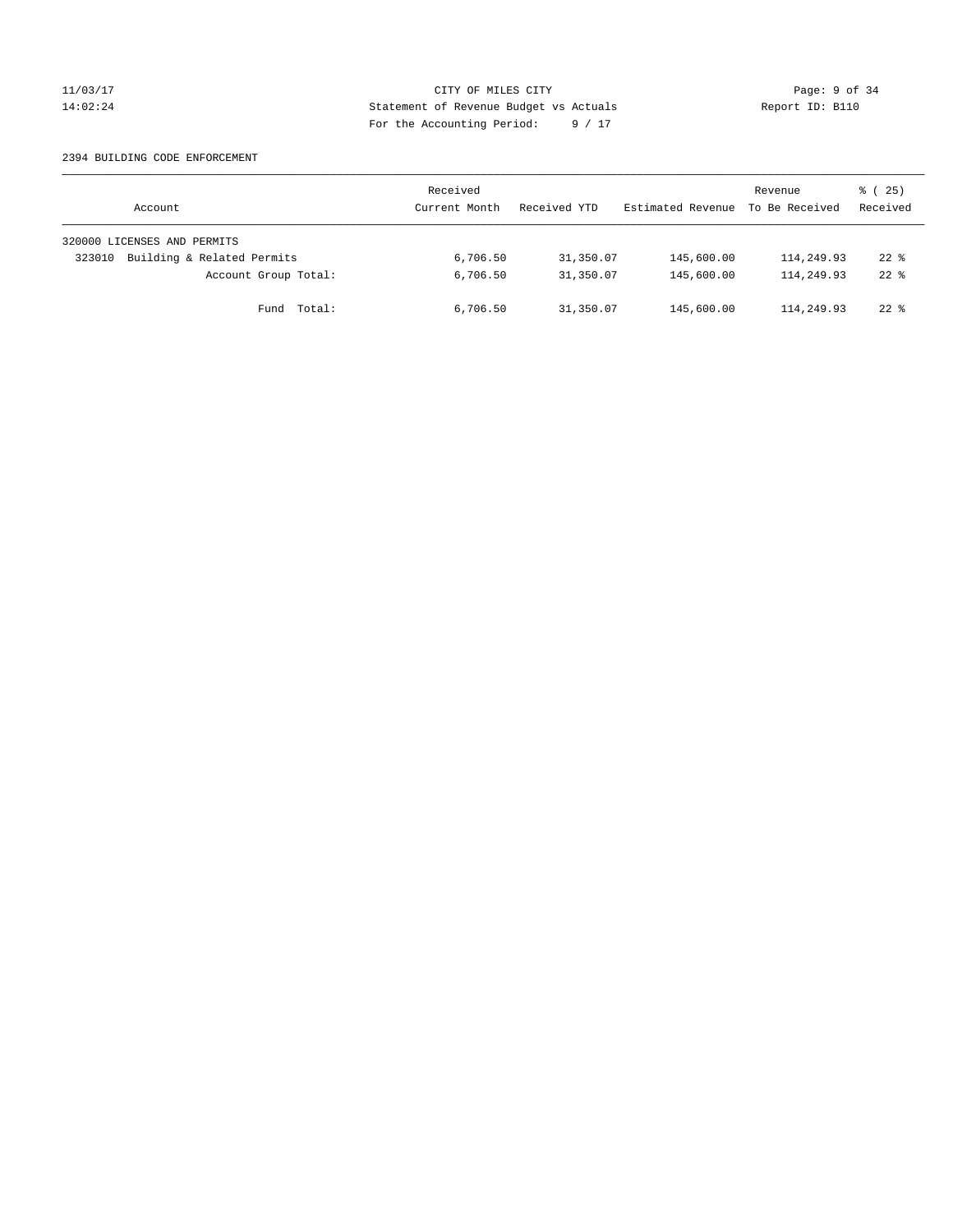# 11/03/17 Page: 10 of 34 14:02:24 Statement of Revenue Budget vs Actuals Report ID: B110 For the Accounting Period: 9 / 17

2400 LTG M D#165-(Gen City)

|        |                                          | Received      |              |                   | Revenue        | % (25)         |
|--------|------------------------------------------|---------------|--------------|-------------------|----------------|----------------|
|        | Account                                  | Current Month | Received YTD | Estimated Revenue | To Be Received | Received       |
|        | 360000 MISCELLANEOUS REVENUE             |               |              |                   |                |                |
| 363010 | Maintenance Assessments                  | 776.01        | 4,033.88     | 204,872.00        | 200,838.12     | 2 <sup>8</sup> |
| 363040 | Penalty & Interest on Deling Assessments | 106.18        | 309.13       | 500.00            | 190.87         | $62$ $%$       |
|        | Account Group Total:                     | 882.19        | 4,343.01     | 205, 372.00       | 201,028.99     | 2 <sub>8</sub> |
| 370000 | INVESTMENT EARNINGS                      |               |              |                   |                |                |
| 371010 | Investment Earnings                      | 7.22          | 41.59        | 100.00            | 58.41          | $42*$          |
|        | Account Group Total:                     | 7.22          | 41.59        | 100.00            | 58.41          | $42*$          |
|        | Fund Total:                              | 889.41        | 4,384.60     | 205, 472.00       | 201,087.40     | 2 <sub>8</sub> |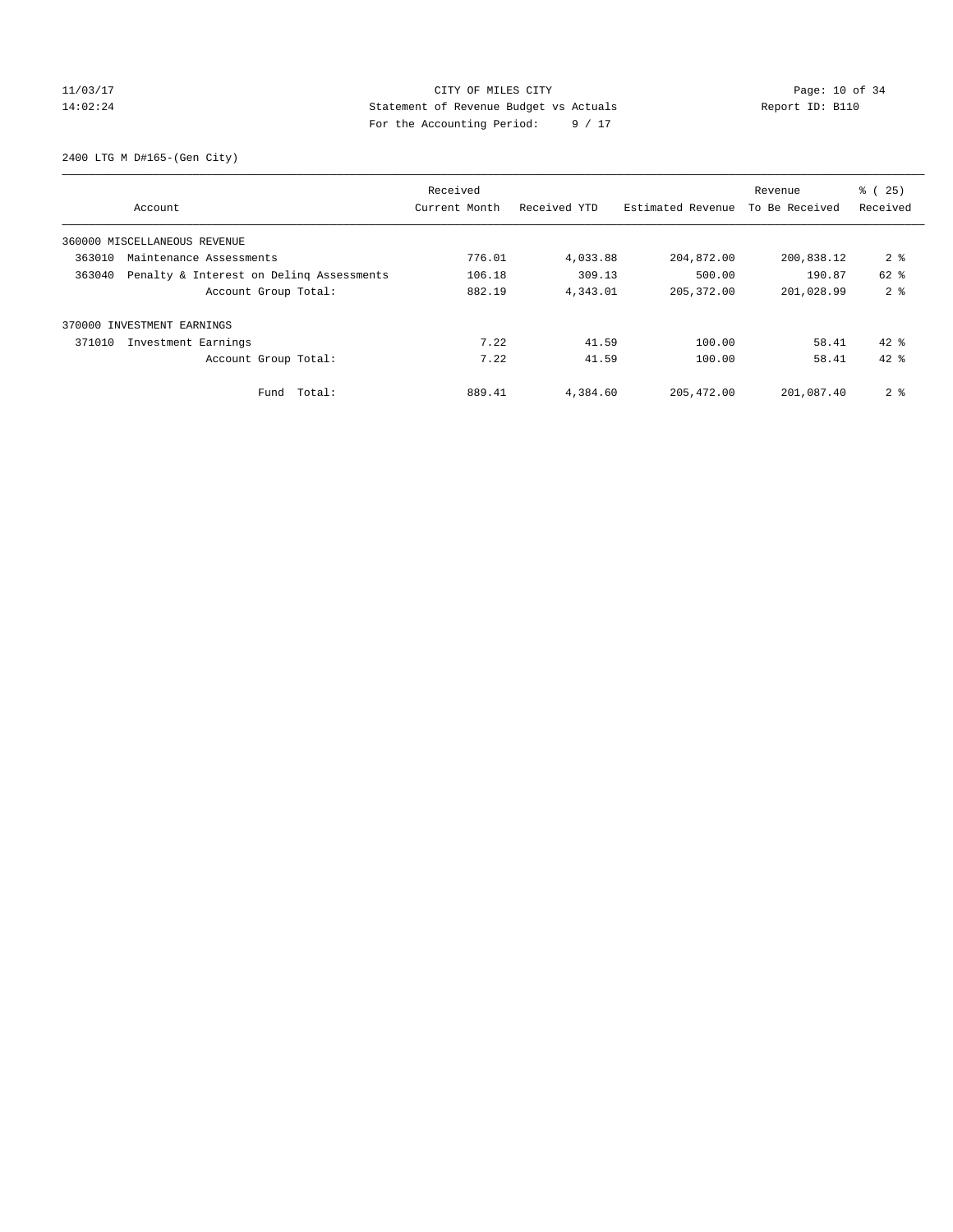# 11/03/17 Page: 11 of 34 14:02:24 Statement of Revenue Budget vs Actuals Report ID: B110 For the Accounting Period: 9 / 17

2420 LTG M D#167-(MilesAddn Etc)

|        |                                          | Received      |              |                   | Revenue        | % (25)          |
|--------|------------------------------------------|---------------|--------------|-------------------|----------------|-----------------|
|        | Account                                  | Current Month | Received YTD | Estimated Revenue | To Be Received | Received        |
|        | 360000 MISCELLANEOUS REVENUE             |               |              |                   |                |                 |
| 363010 | Maintenance Assessments                  | 0.00          | 1,636.57     | 27,357.00         | 25,720.43      | 6 %             |
| 363040 | Penalty & Interest on Deling Assessments | 0.00          | 81.37        | 100.00            | 18.63          | $81$ %          |
|        | Account Group Total:                     | 0.00          | 1,717.94     | 27,457.00         | 25,739.06      | 6 %             |
| 370000 | INVESTMENT EARNINGS                      |               |              |                   |                |                 |
| 371010 | Investment Earnings                      | 7.84          | 19.52        | 55.00             | 35.48          | 35 <sup>8</sup> |
|        | Account Group Total:                     | 7.84          | 19.52        | 55.00             | 35.48          | 35 <sup>8</sup> |
|        | Total:<br>Fund                           | 7.84          | 1,737.46     | 27,512.00         | 25,774.54      | 6 %             |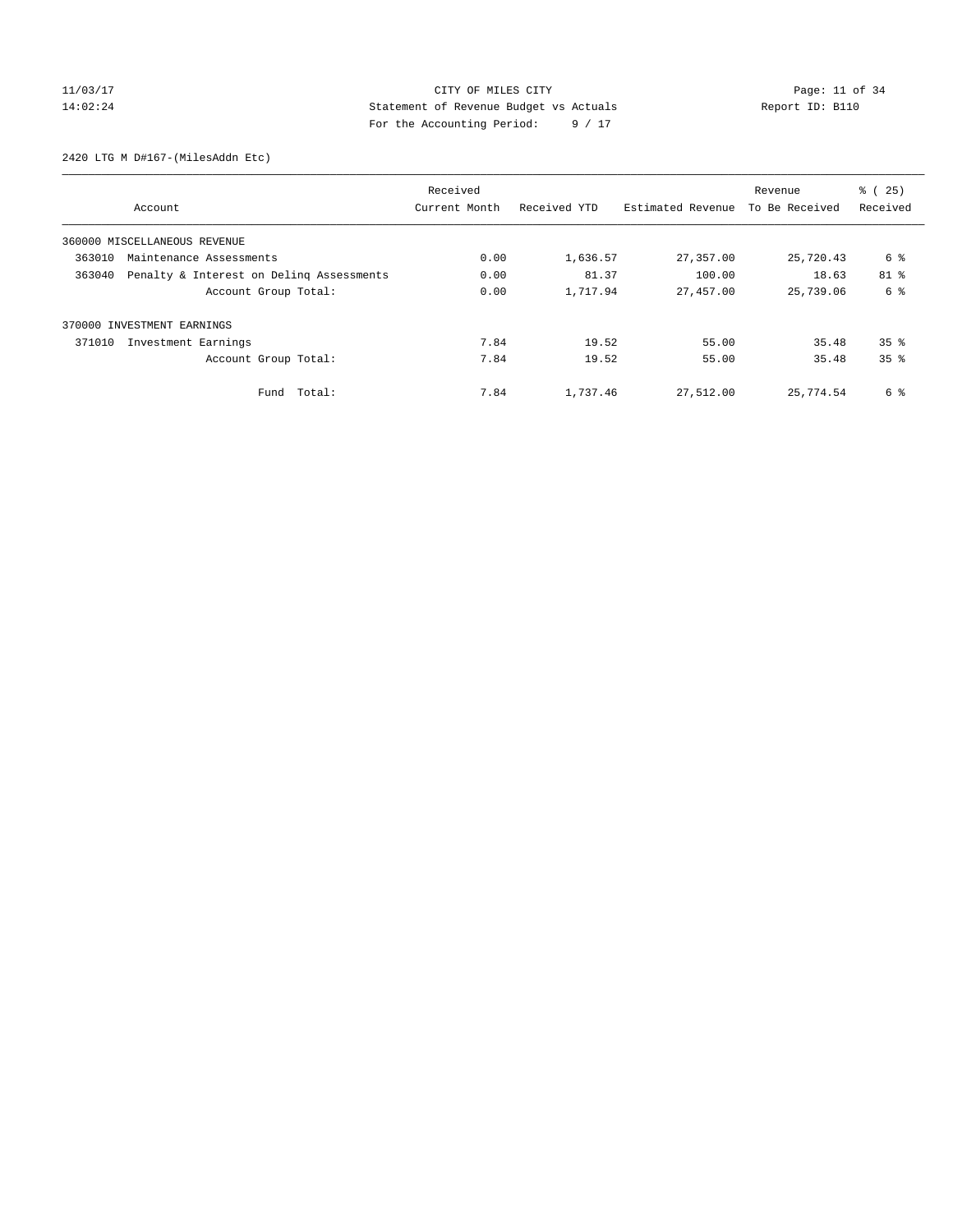# 11/03/17 Page: 12 of 34 14:02:24 Statement of Revenue Budget vs Actuals Report ID: B110 For the Accounting Period: 9 / 17

2430 LTG M D#171-(Balsam Est)

|        |                                          | Received      |              |                   | Revenue        | % (25)         |
|--------|------------------------------------------|---------------|--------------|-------------------|----------------|----------------|
|        | Account                                  | Current Month | Received YTD | Estimated Revenue | To Be Received | Received       |
|        | 360000 MISCELLANEOUS REVENUE             |               |              |                   |                |                |
| 363010 | Maintenance Assessments                  | 0.00          | 0.00         | 5,072.00          | 5,072.00       | 0 <sup>8</sup> |
| 363040 | Penalty & Interest on Deling Assessments | 0.00          | 0.00         | 5.00              | 5.00           | 0 <sup>8</sup> |
|        | Account Group Total:                     | 0.00          | 0.00         | 5,077.00          | 5,077.00       | 0 <sup>8</sup> |
|        | 370000 INVESTMENT EARNINGS               |               |              |                   |                |                |
| 371010 | Investment Earnings                      | 0.71          | 2.72         | 10.00             | 7.28           | $27$ $%$       |
|        | Account Group Total:                     | 0.71          | 2.72         | 10.00             | 7.28           | $27 - 26$      |
|        | Total:<br>Fund                           | 0.71          | 2.72         | 5,087.00          | 5,084.28       | 0 <sup>8</sup> |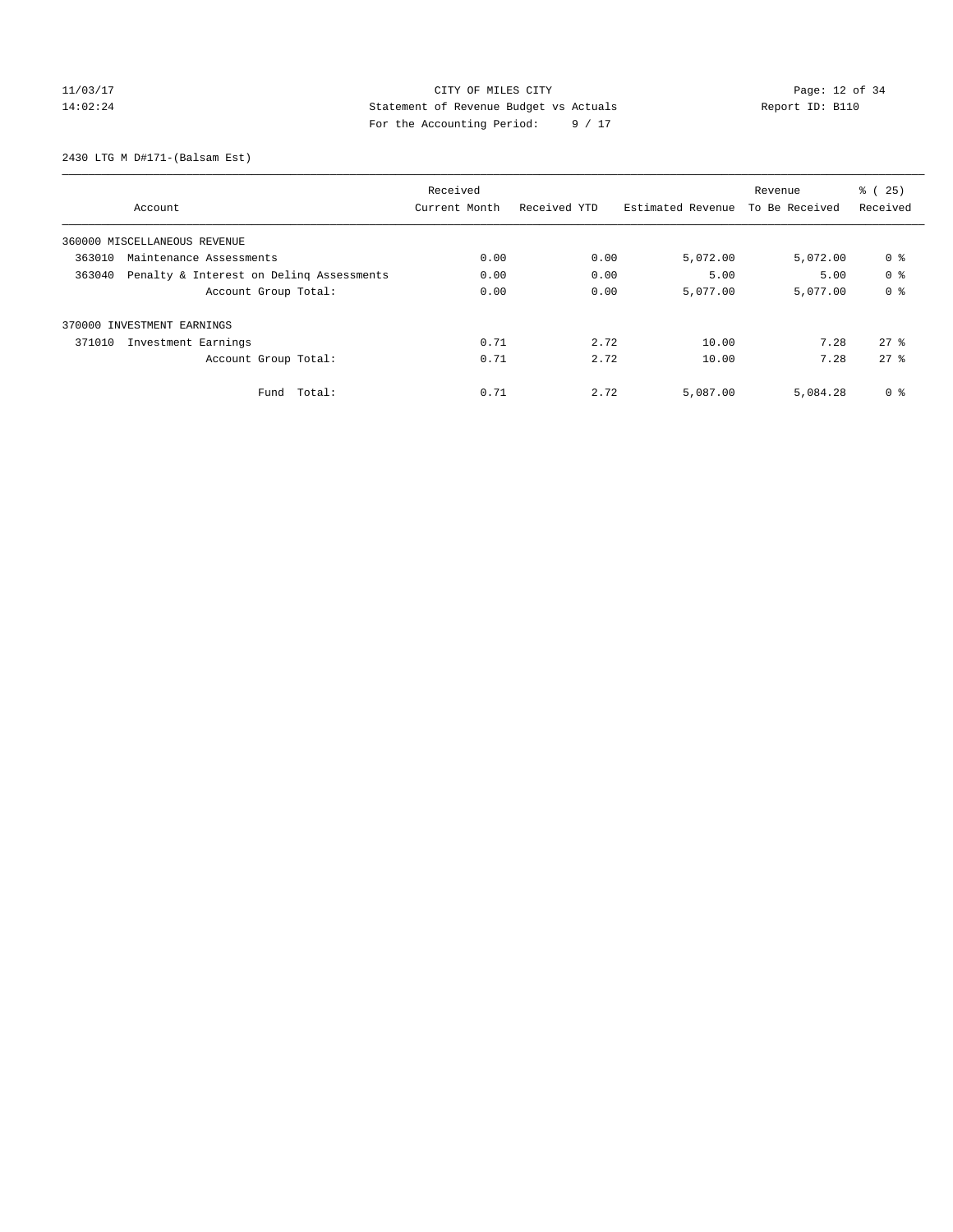# 11/03/17 Page: 13 of 34 14:02:24 Statement of Revenue Budget vs Actuals Report ID: B110 For the Accounting Period: 9 / 17

2440 LTG M D#172-(Main Str)

|        |                                          | Received      |              |                   | Revenue        | % (25)          |
|--------|------------------------------------------|---------------|--------------|-------------------|----------------|-----------------|
|        | Account                                  | Current Month | Received YTD | Estimated Revenue | To Be Received | Received        |
|        | 360000 MISCELLANEOUS REVENUE             |               |              |                   |                |                 |
| 363010 | Maintenance Assessments                  | 0.00          | 1,331.01     | 19,255.00         | 17,923.99      | 7 %             |
| 363040 | Penalty & Interest on Deling Assessments | 0.00          | 68.43        | 100.00            | 31.57          | 68 %            |
|        | Account Group Total:                     | 0.00          | 1,399.44     | 19,355.00         | 17,955.56      | 7 %             |
|        | 370000 INVESTMENT EARNINGS               |               |              |                   |                |                 |
| 371010 | Investment Earnings                      | 3.02          | 8.06         | 50.00             | 41.94          | 16 <sup>8</sup> |
|        | Account Group Total:                     | 3.02          | 8.06         | 50.00             | 41.94          | 16 <sup>8</sup> |
|        | Fund Total:                              | 3.02          | 1,407.50     | 19,405.00         | 17,997.50      | 7 %             |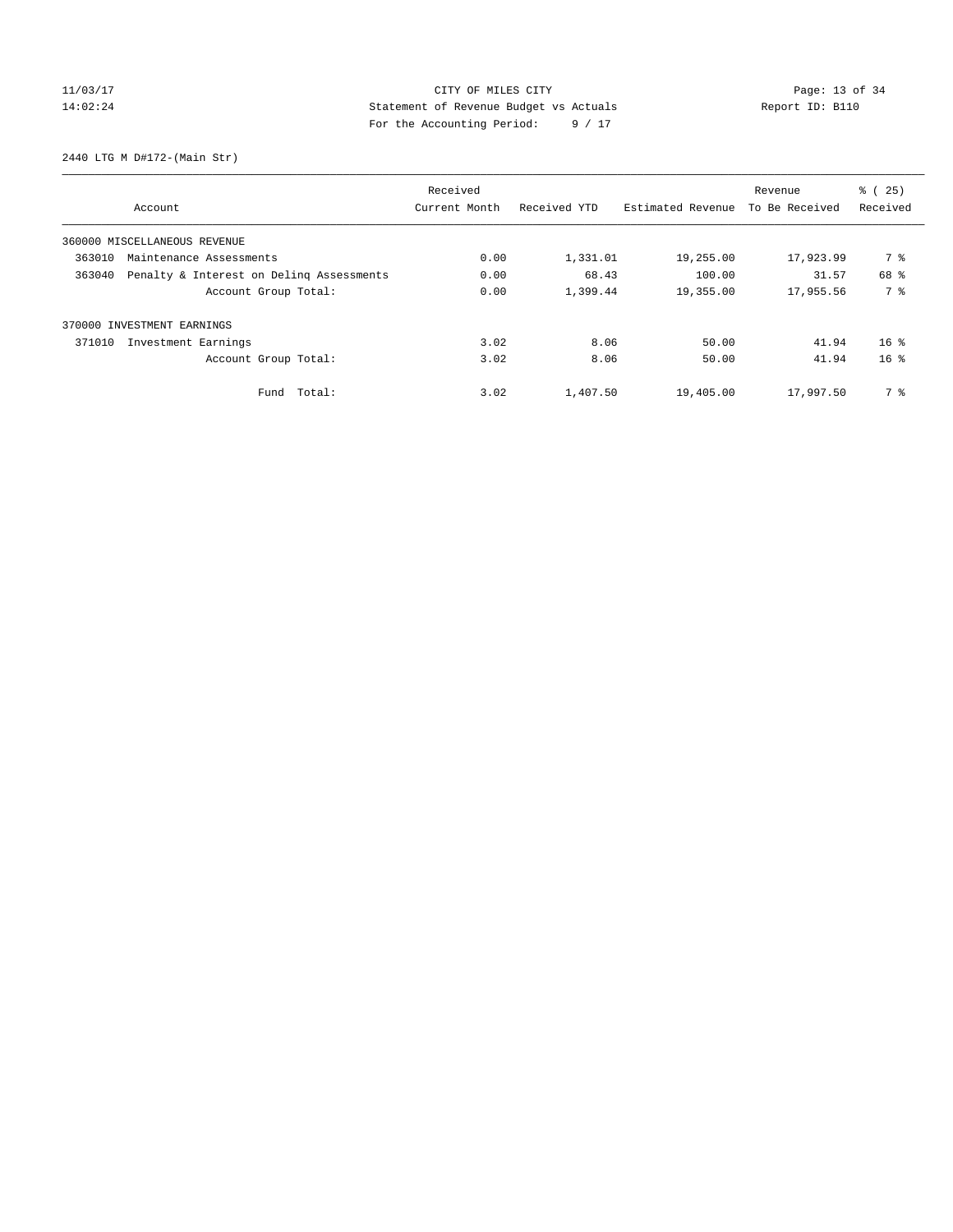# 11/03/17 Page: 14 of 34 14:02:24 Statement of Revenue Budget vs Actuals Report ID: B110 For the Accounting Period: 9 / 17

2450 LTG M D#195-(SG-Trico)

|        |                                          | Received      |              |                   | Revenue        | % (25)          |
|--------|------------------------------------------|---------------|--------------|-------------------|----------------|-----------------|
|        | Account                                  | Current Month | Received YTD | Estimated Revenue | To Be Received | Received        |
|        | 360000 MISCELLANEOUS REVENUE             |               |              |                   |                |                 |
| 363010 | Maintenance Assessments                  | 0.00          | 26.05        | 5,745.00          | 5,718.95       | 0 %             |
| 363040 | Penalty & Interest on Deling Assessments | 0.00          | 1.27         | 10.00             | 8.73           | 13 <sup>8</sup> |
|        | Account Group Total:                     | 0.00          | 27.32        | 5,755.00          | 5,727.68       | 0 <sup>8</sup>  |
|        | 370000 INVESTMENT EARNINGS               |               |              |                   |                |                 |
| 371010 | Investment Earnings                      | 1.12          | 3.81         | 10.00             | 6.19           | 38 <sup>8</sup> |
|        | Account Group Total:                     | 1.12          | 3.81         | 10.00             | 6.19           | 38 <sup>8</sup> |
|        | Fund Total:                              | 1.12          | 31.13        | 5,765.00          | 5,733.87       | 1 <sup>8</sup>  |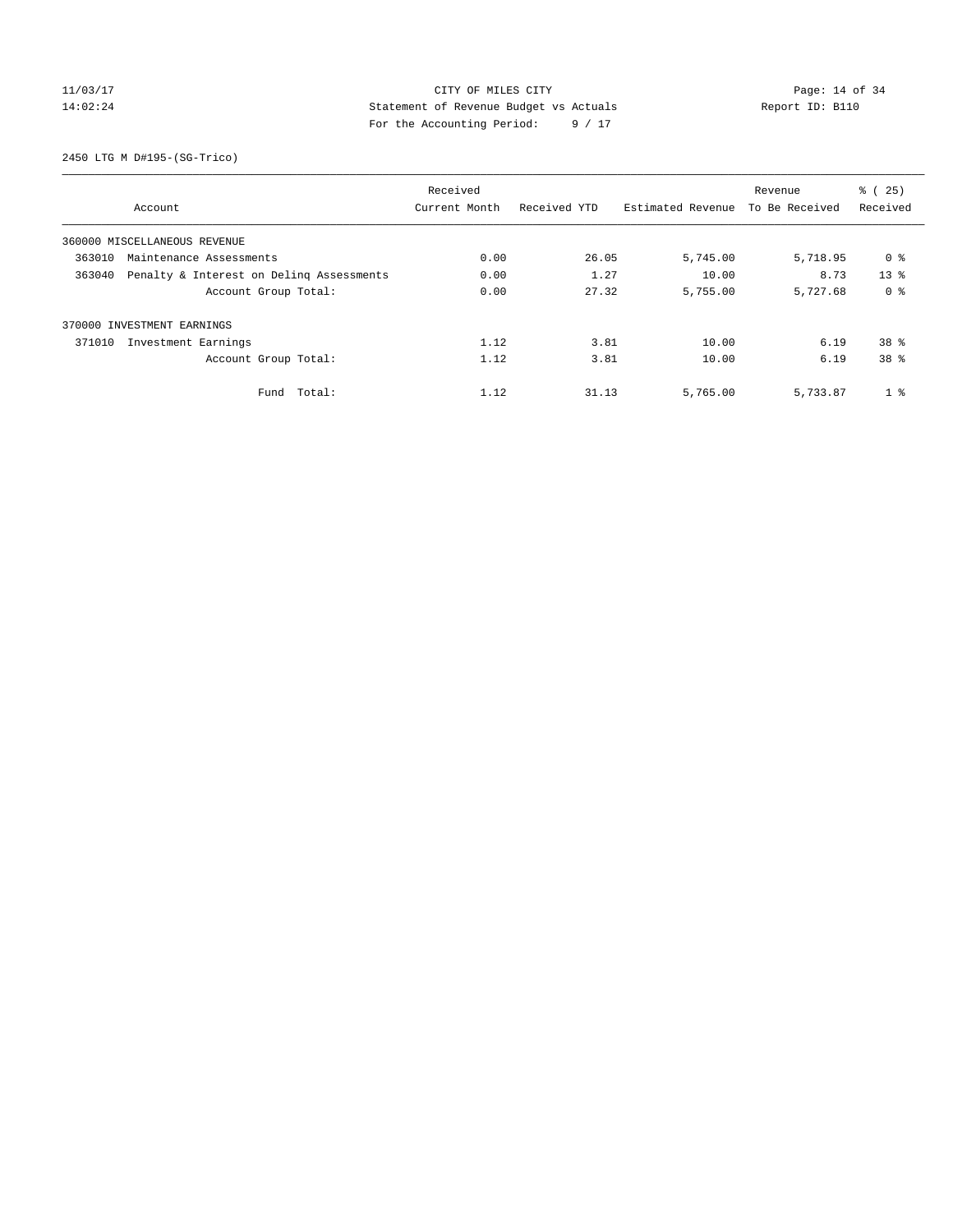## 11/03/17 CITY OF MILES CITY Page: 15 of 34 14:02:24 Statement of Revenue Budget vs Actuals Report ID: B110 For the Accounting Period: 9 / 17

2470 LTG M D#202-(SG-MDU&NV)

|        |                                          | Received      |              |                   | Revenue        | % (25)       |
|--------|------------------------------------------|---------------|--------------|-------------------|----------------|--------------|
|        | Account                                  | Current Month | Received YTD | Estimated Revenue | To Be Received | Received     |
|        | 360000 MISCELLANEOUS REVENUE             |               |              |                   |                |              |
| 363010 | Maintenance Assessments                  | 0.00          | 246.49       | 6,984.00          | 6,737.51       | 4 %          |
| 363040 | Penalty & Interest on Deling Assessments | 0.00          | 12.68        | 20.00             | 7.32           | 63 %         |
|        | Account Group Total:                     | 0.00          | 259.17       | 7,004.00          | 6,744.83       | $4 \text{ }$ |
|        | 370000 INVESTMENT EARNINGS               |               |              |                   |                |              |
| 371010 | Investment Earnings                      | 0.66          | 3.09         | 10.00             | 6.91           | $31*$        |
|        | Account Group Total:                     | 0.66          | 3.09         | 10.00             | 6.91           | $31$ $%$     |
|        | Fund Total:                              | 0.66          | 262.26       | 7,014.00          | 6,751.74       | 4 %          |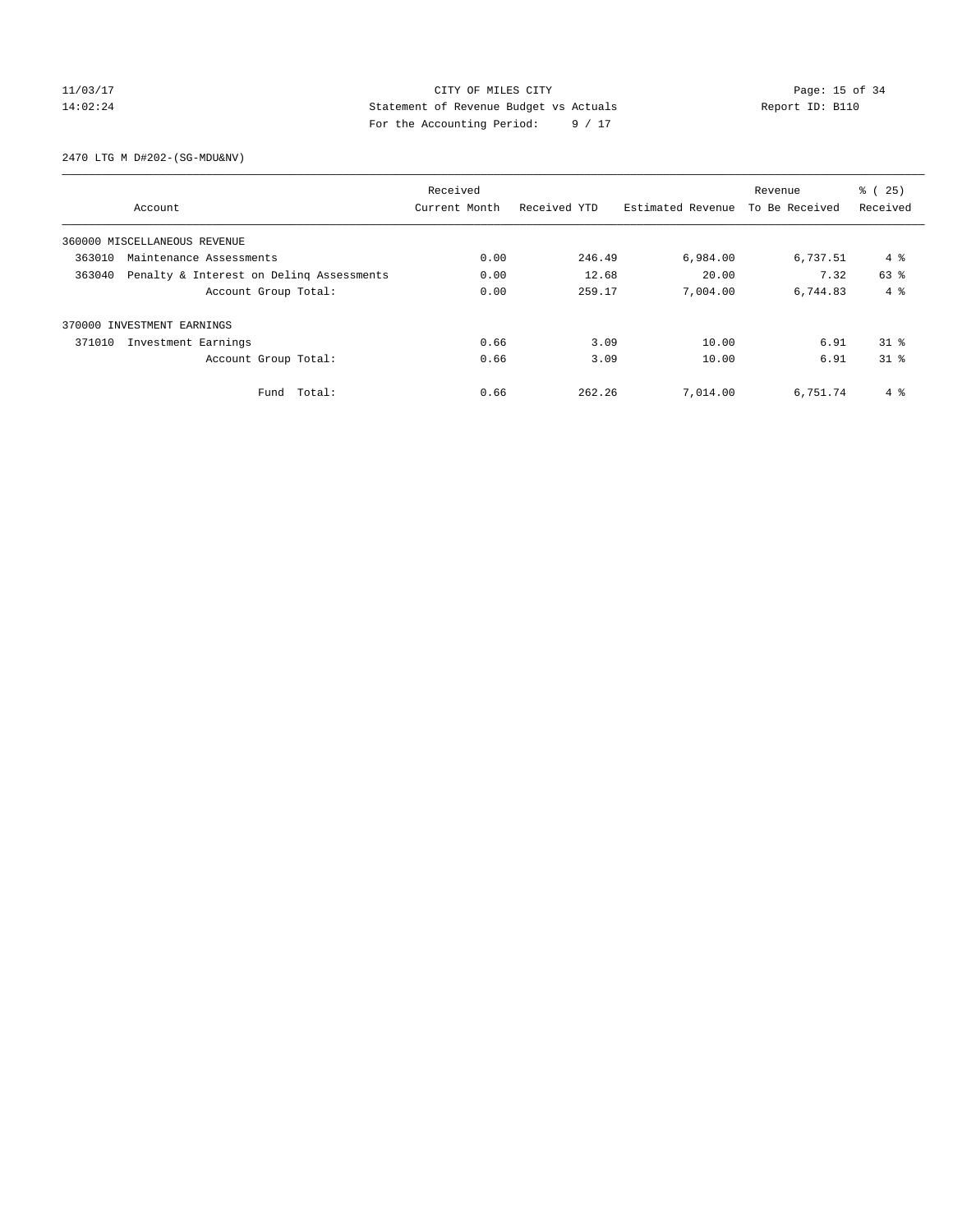## 11/03/17 CITY OF MILES CITY Page: 16 of 34 14:02:24 Statement of Revenue Budget vs Actuals Report ID: B110 For the Accounting Period: 9 / 17

2480 LTG M M#173-(Milestown Estates)

|                                   | Received      |              |                   | Revenue<br>To Be Received | % (25)         |
|-----------------------------------|---------------|--------------|-------------------|---------------------------|----------------|
| Account                           | Current Month | Received YTD | Estimated Revenue |                           | Received       |
| 360000 MISCELLANEOUS REVENUE      |               |              |                   |                           |                |
| 363010<br>Maintenance Assessments | 0.00          | 0.00         | 1,431.00          | 1,431.00                  | 0 <sup>8</sup> |
| Account Group Total:              | 0.00          | 0.00         | 1,431.00          | 1,431.00                  | 0 <sup>8</sup> |
| 370000 INVESTMENT EARNINGS        |               |              |                   |                           |                |
| 371010<br>Investment Earnings     | 0.80          | 1.99         | 10.00             | 8.01                      | $20*$          |
| Account Group Total:              | 0.80          | 1.99         | 10.00             | 8.01                      | $20*$          |
| Fund Total:                       | 0.80          | 1.99         | 1,441.00          | 1,439.01                  | 0 <sup>8</sup> |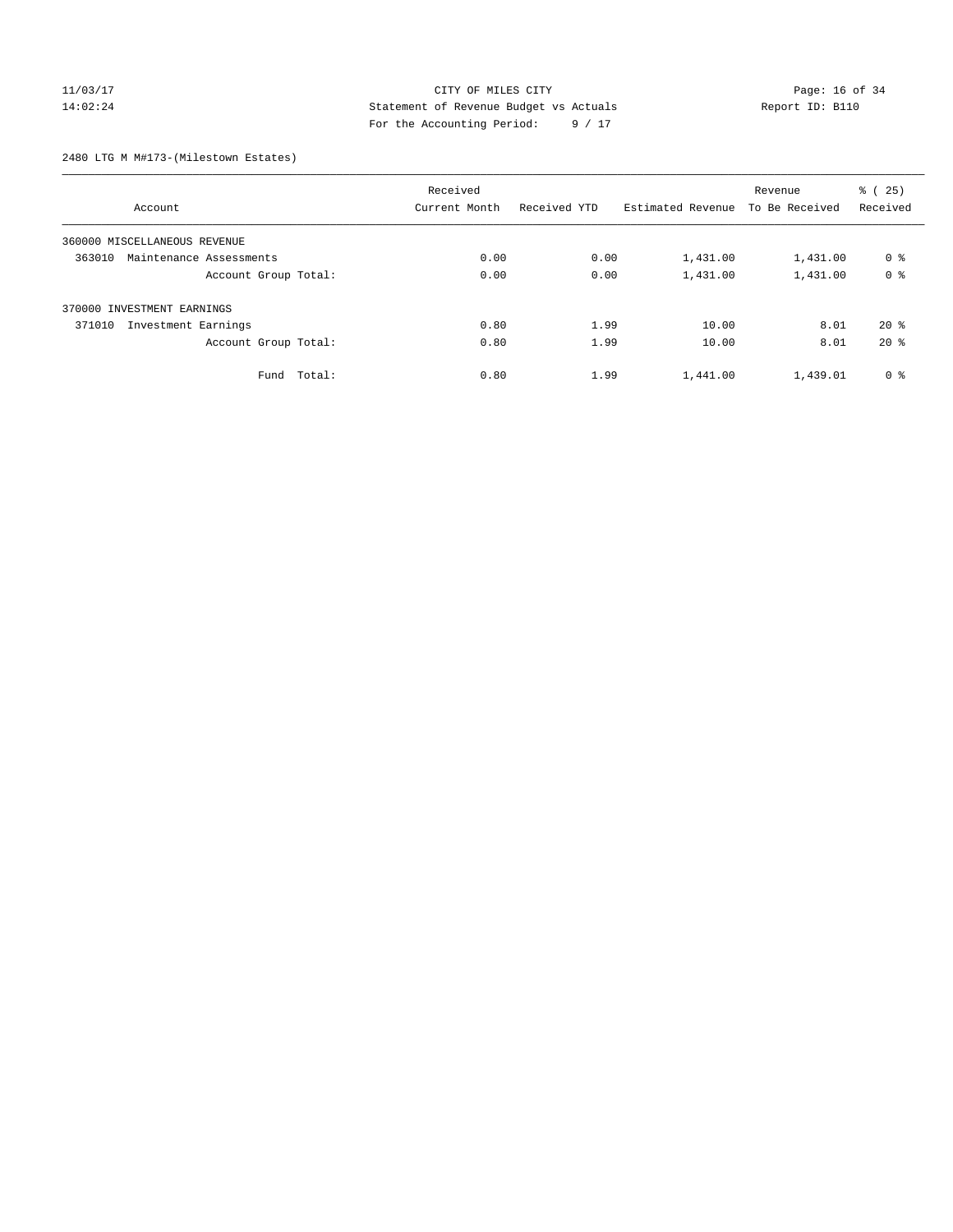11/03/17 Page: 17 of 34 14:02:24 Statement of Revenue Budget vs Actuals Report ID: B110 For the Accounting Period: 9 / 17

2510 STR MAINT DIST #204

| Account                                            | Received<br>Current Month | Received YTD | Estimated Revenue | Revenue<br>To Be Received | % (25)<br>Received |
|----------------------------------------------------|---------------------------|--------------|-------------------|---------------------------|--------------------|
| 360000 MISCELLANEOUS REVENUE                       |                           |              |                   |                           |                    |
| 363010<br>Maintenance Assessments                  | 3,911.58                  | 23, 297.90   | 1,228,418.00      | 1,205,120.10              | 2 <sup>8</sup>     |
| Penalty & Interest on Deling Assessments<br>363040 | 557.35                    | 1,638.28     | 1,000.00          | $-638.28$                 | $164$ %            |
| Account Group Total:                               | 4,468.93                  | 24,936.18    | 1,229,418.00      | 1,204,481.82              | 2 <sup>8</sup>     |
| 370000<br>INVESTMENT EARNINGS                      |                           |              |                   |                           |                    |
| 371010<br>Investment Earnings                      | 524.79                    | 1,148.51     | 400.00            | $-748.51$                 | $287$ $%$          |
| Account Group Total:                               | 524.79                    | 1,148.51     | 400.00            | $-748.51$                 | $287$ $%$          |
| 380000 OTHER FINANCING SOURCES                     |                           |              |                   |                           |                    |
| 383000<br>Interfund Operating Transfer             | 0.00                      | 0.00         | 86,420.00         | 86,420.00                 | 0 <sup>8</sup>     |
| Account Group Total:                               | 0.00                      | 0.00         | 86,420.00         | 86,420.00                 | 0 <sup>8</sup>     |
| Total:<br>Fund                                     | 4,993.72                  | 26,084.69    | 1,316,238.00      | 1,290,153.31              | 2 <sub>8</sub>     |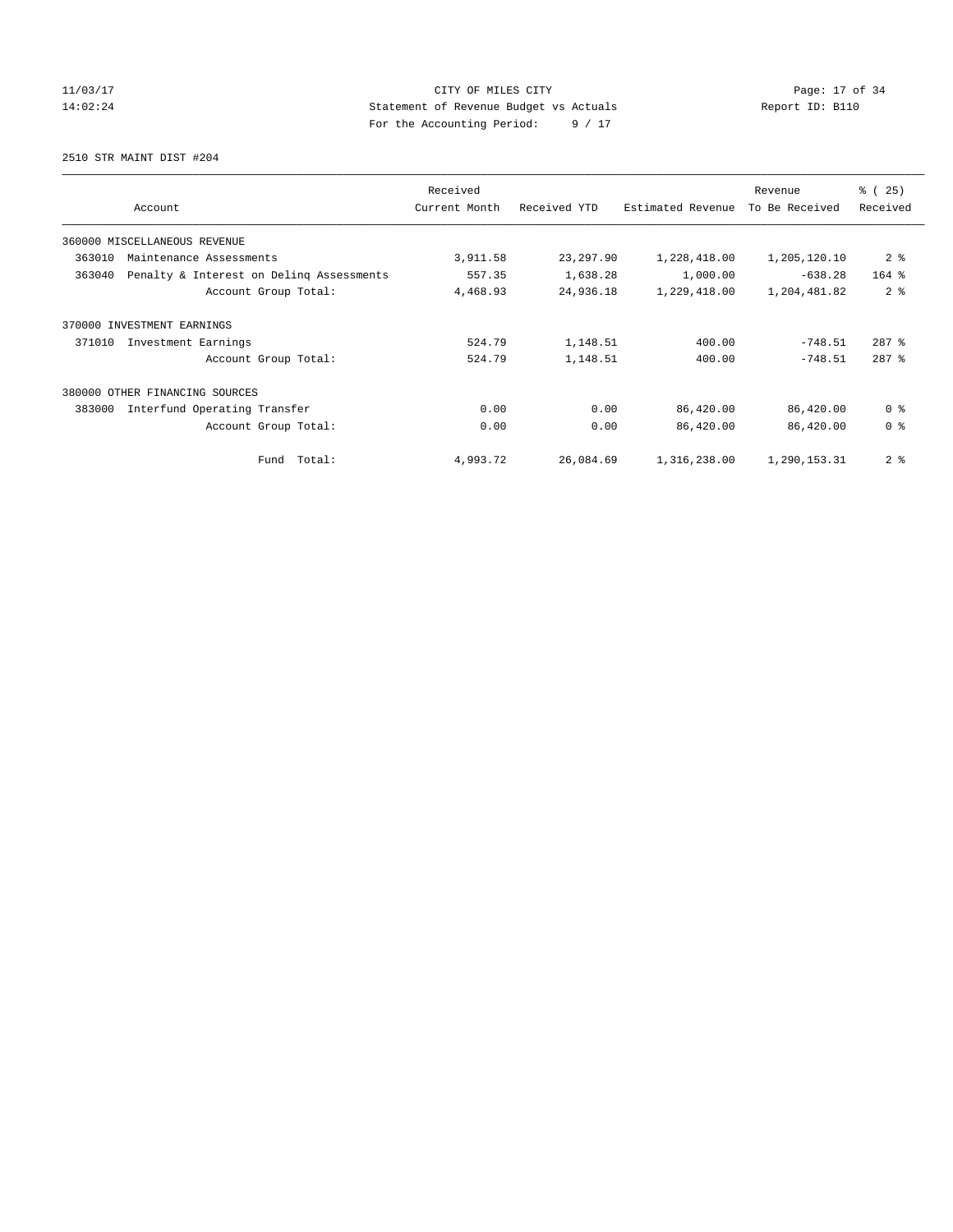11/03/17 CITY OF MILES CITY Page: 18 of 34 14:02:24 Statement of Revenue Budget vs Actuals Report ID: B110 For the Accounting Period: 9 / 17

2520 STR MAINT DIST #205

| Account                                            | Received<br>Current Month | Received YTD | Estimated Revenue | Revenue<br>To Be Received | % (25)<br>Received |
|----------------------------------------------------|---------------------------|--------------|-------------------|---------------------------|--------------------|
| 360000 MISCELLANEOUS REVENUE                       |                           |              |                   |                           |                    |
| 363010<br>Maintenance Assessments                  | 825.69                    | 9,271.04     | 64,391.00         | 55,119.96                 | $14*$              |
| 363040<br>Penalty & Interest on Deling Assessments | 94.78                     | 656.28       | 1,000.00          | 343.72                    | 66 %               |
| Account Group Total:                               | 920.47                    | 9,927.32     | 65,391.00         | 55,463.68                 | 15 <sup>8</sup>    |
| 370000 INVESTMENT EARNINGS                         |                           |              |                   |                           |                    |
| 371010<br>Investment Earnings                      | 317.86                    | 633.21       | 400.00            | $-233.21$                 | 158 %              |
| Account Group Total:                               | 317.86                    | 633.21       | 400.00            | $-233.21$                 | 158 %              |
| 380000<br>OTHER FINANCING SOURCES                  |                           |              |                   |                           |                    |
| Interfund Operating Transfer<br>383000             | 0.00                      | 0.00         | 86,419.00         | 86,419.00                 | 0 <sup>8</sup>     |
| Account Group Total:                               | 0.00                      | 0.00         | 86,419.00         | 86,419.00                 | 0 <sup>8</sup>     |
| Fund Total:                                        | 1,238.33                  | 10,560.53    | 152,210.00        | 141,649.47                | 7 %                |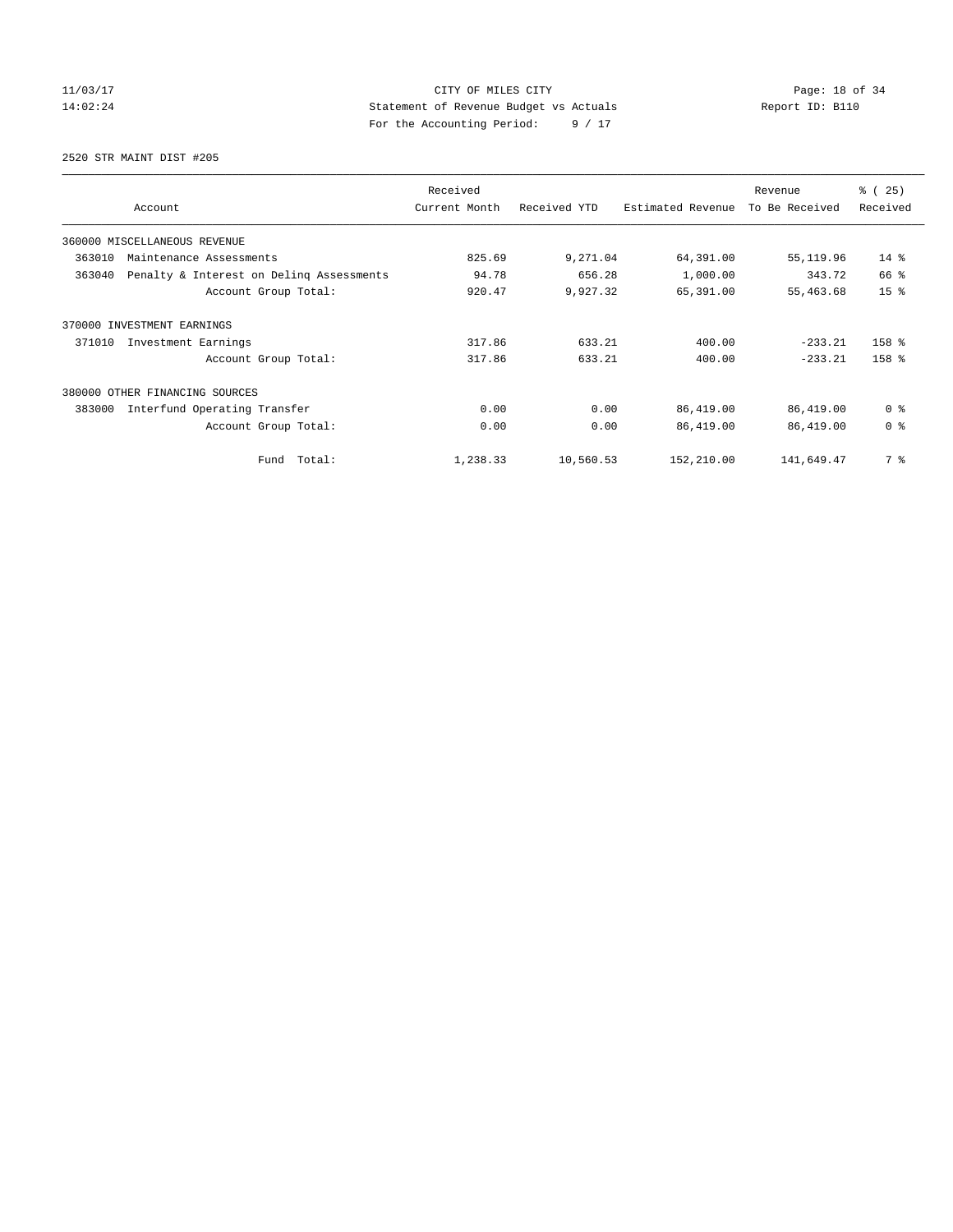## 11/03/17 CITY OF MILES CITY Page: 19 of 34 14:02:24 Statement of Revenue Budget vs Actuals Report ID: B110 For the Accounting Period: 9 / 17

#### 2540 STR MAINT DIST#207-(MILESTOWN ESTATES)

|                                   | Received      |              |                   |                | ී (<br>25)         |
|-----------------------------------|---------------|--------------|-------------------|----------------|--------------------|
| Account                           | Current Month | Received YTD | Estimated Revenue | To Be Received | Received           |
| 360000 MISCELLANEOUS REVENUE      |               |              |                   |                |                    |
| 363010<br>Maintenance Assessments | 0.00          | 0.00         | 7,850.00          | 7,850.00       | 0 %                |
| Account Group Total:              | 0.00          | 0.00         | 7,850.00          | 7,850.00       | 0 <sup>8</sup>     |
| 370000 INVESTMENT EARNINGS        |               |              |                   |                |                    |
| Investment Earnings<br>371010     | 2.05          | 4.95         | 20.00             | 15.05          | $25$ $\frac{6}{3}$ |
| Account Group Total:              | 2.05          | 4.95         | 20.00             | 15.05          | $25$ $%$           |
| Total:<br>Fund                    | 2.05          | 4.95         | 7,870.00          | 7,865.05       | 0 <sup>8</sup>     |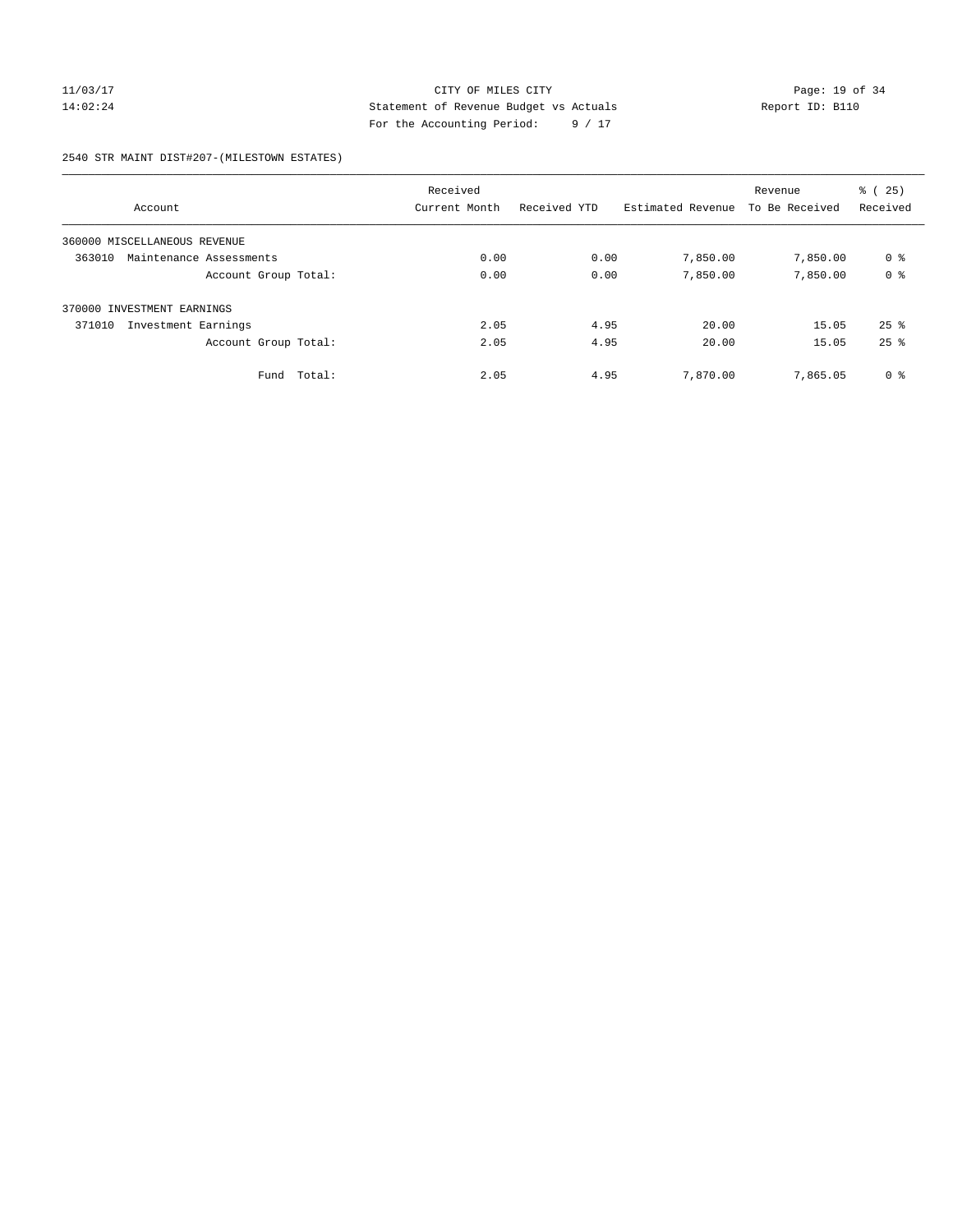## 11/03/17 Page: 20 of 34 14:02:24 Statement of Revenue Budget vs Actuals Report ID: B110 For the Accounting Period: 9 / 17

#### 2701 Fire Grants

| Account                      | Received<br>Current Month | Received YTD | Estimated Revenue | Revenue<br>To Be Received | % (25)<br>Received |
|------------------------------|---------------------------|--------------|-------------------|---------------------------|--------------------|
| 360000 MISCELLANEOUS REVENUE |                           |              |                   |                           |                    |
| 365040<br>DONATIONS-FIRE/AMB | 0.00                      | 0.00         | 300.00            | 300.00                    | 0 %                |
| Account Group Total:         | 0.00                      | 0.00         | 300.00            | 300.00                    | 0 %                |
| Fund Total:                  | 0.00                      | 0.00         | 300.00            | 300.00                    | 0 ક                |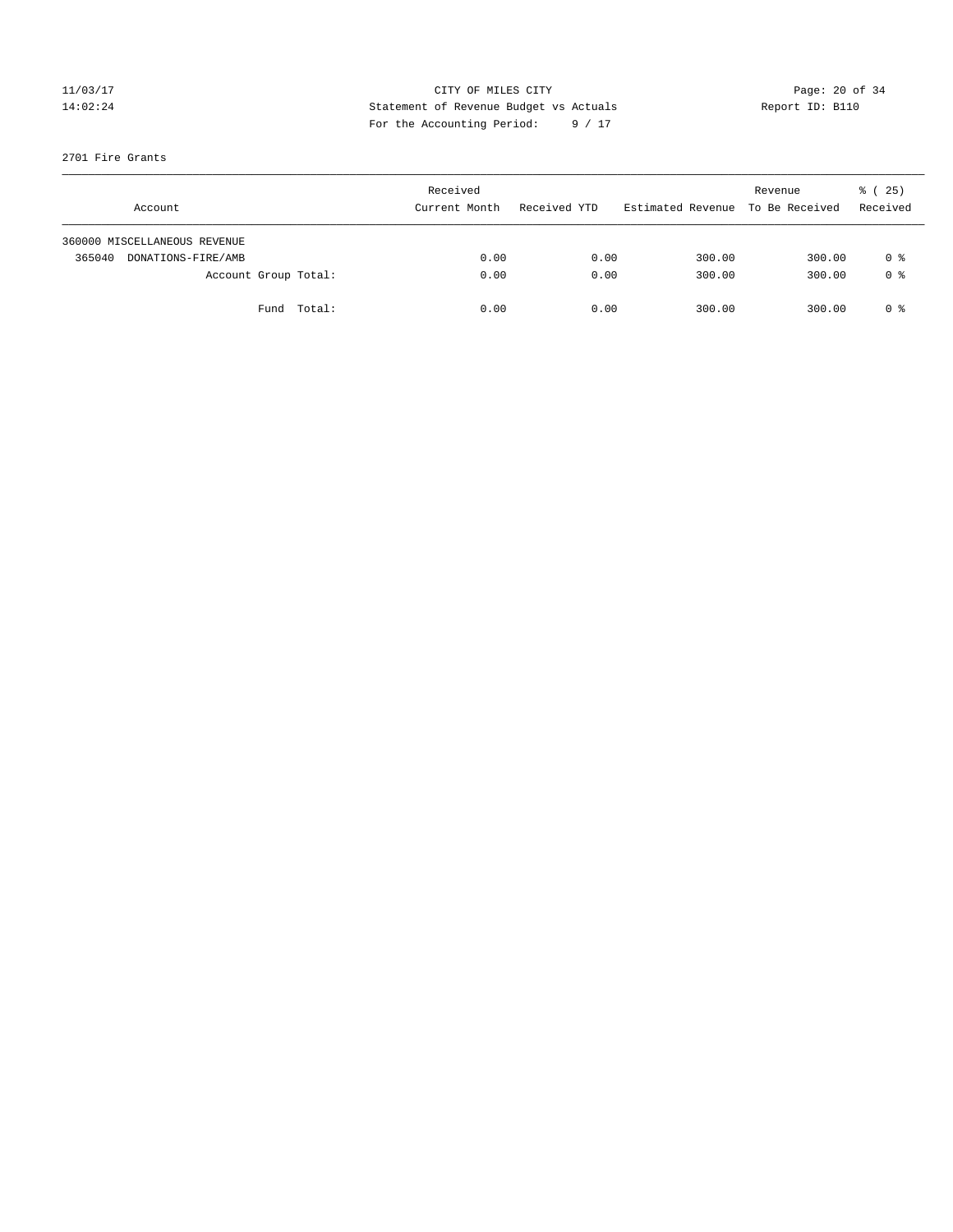## 11/03/17 CITY OF MILES CITY Page: 21 of 34 14:02:24 Statement of Revenue Budget vs Actuals Report ID: B110 For the Accounting Period: 9 / 17

2820 GAS TAX

| Account                              | Received<br>Current Month | Received YTD | Estimated Revenue | Revenue<br>To Be Received | 8 (25)<br>Received |
|--------------------------------------|---------------------------|--------------|-------------------|---------------------------|--------------------|
| 330000 INTERGOVERNMENTAL REVENUES    |                           |              |                   |                           |                    |
| Gasoline Tax Apportionment<br>335040 | 14,739.75                 | 44, 219, 26  | 176,877.00        | 132,657.74                | $25$ $\frac{6}{5}$ |
| Account Group Total:                 | 14,739.75                 | 44,219.26    | 176,877.00        | 132,657.74                | $25$ $\frac{6}{5}$ |
| Fund Total:                          | 14,739.75                 | 44, 219, 26  | 176,877.00        | 132,657.74                | $25$ %             |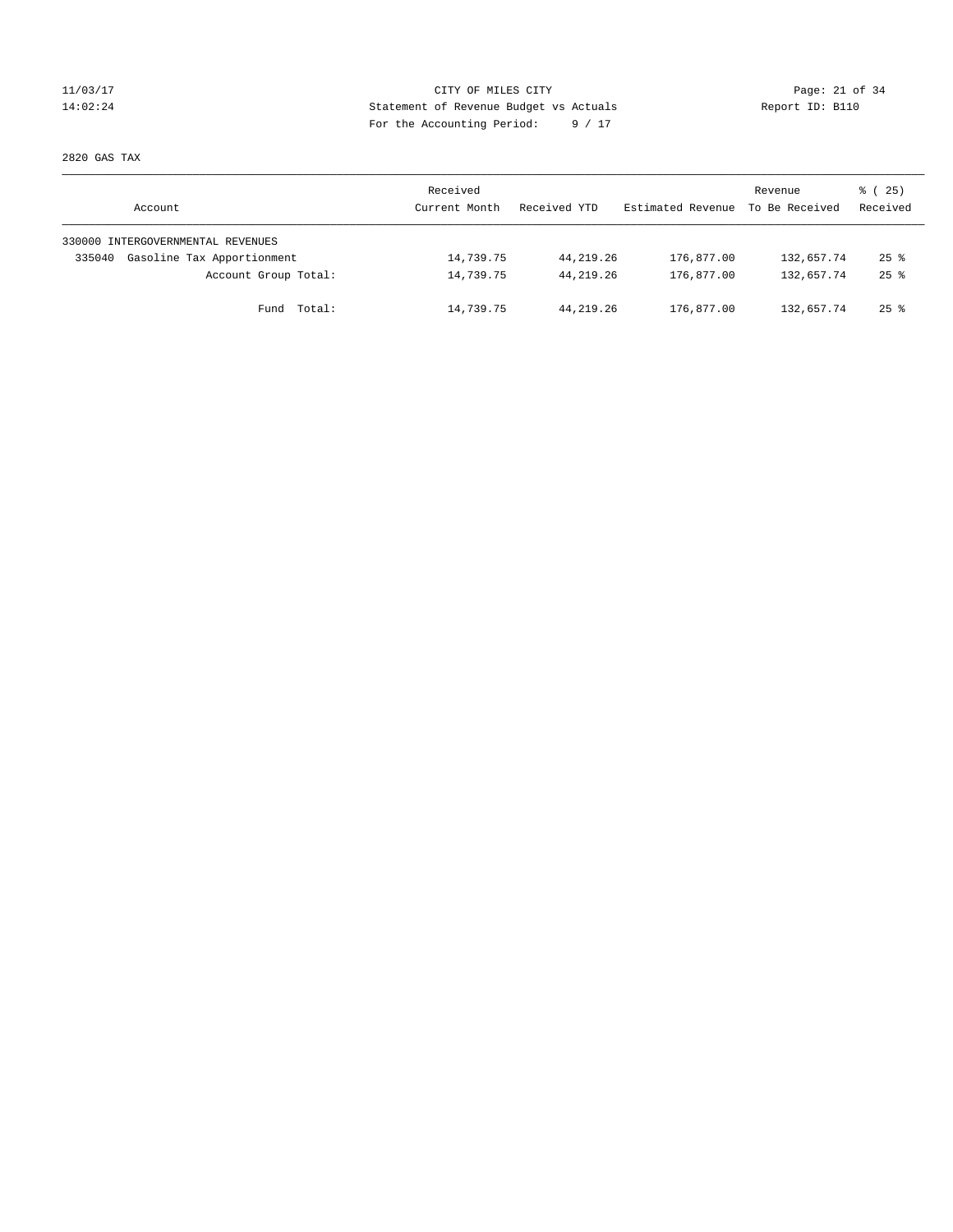# 11/03/17 Page: 22 of 34 14:02:24 Statement of Revenue Budget vs Actuals Report ID: B110 For the Accounting Period: 9 / 17

2821 HB473- Fuel Tax

| Account                                | Received<br>Current Month | Received YTD | Estimated Revenue | Revenue<br>To Be Received | % (25)<br>Received |
|----------------------------------------|---------------------------|--------------|-------------------|---------------------------|--------------------|
|                                        |                           |              |                   |                           |                    |
| 330000 INTERGOVERNMENTAL REVENUES      |                           |              |                   |                           |                    |
| 335041<br>HB473                        | 0.00                      | 0.00         | 67,816.00         | 67,816.00                 | 0 <sup>8</sup>     |
| Account Group Total:                   | 0.00                      | 0.00         | 67,816.00         | 67,816.00                 | 0 <sup>8</sup>     |
| 380000 OTHER FINANCING SOURCES         |                           |              |                   |                           |                    |
| Interfund Operating Transfer<br>383000 | 0.00                      | 0.00         | 3,391.00          | 3,391.00                  | 0 <sup>8</sup>     |
| Account Group Total:                   | 0.00                      | 0.00         | 3,391.00          | 3,391.00                  | 0 <sup>8</sup>     |
| Total:<br>Fund                         | 0.00                      | 0.00         | 71,207.00         | 71,207.00                 | 0 <sup>8</sup>     |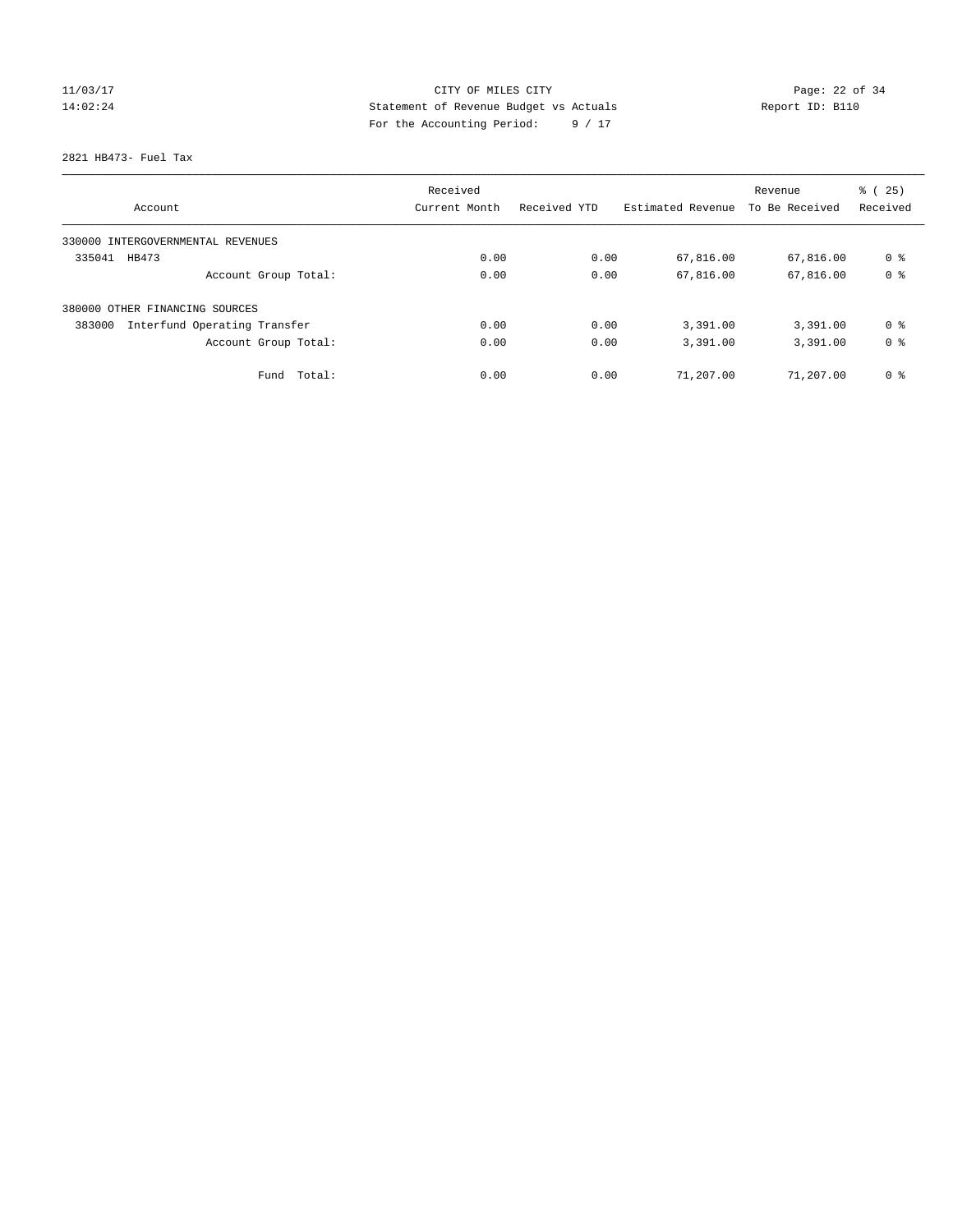## 11/03/17 CITY OF MILES CITY Page: 23 of 34 14:02:24 Statement of Revenue Budget vs Actuals Report ID: B110 For the Accounting Period: 9 / 17

2850 911 EMERGENCY

|        |                                   | Received      |              |                   | Revenue        | % (25)    |
|--------|-----------------------------------|---------------|--------------|-------------------|----------------|-----------|
|        | Account                           | Current Month | Received YTD | Estimated Revenue | To Be Received | Received  |
|        | 330000 INTERGOVERNMENTAL REVENUES |               |              |                   |                |           |
| 335080 | Basic 911 Funds                   | 0.00          | 18,191.87    | 63,000.00         | 44,808.13      | 29%       |
| 335081 | Enhanced 911 Funds                | 0.00          | 18,191.87    | 63,000.00         | 44,808.13      | 29%       |
| 335082 | 911 - WIRELESS FUNDS              | 0.00          | 50,790.51    | 75,000.00         | 24,209.49      | 68 %      |
|        | Account Group Total:              | 0.00          | 87, 174. 25  | 201,000.00        | 113,825.75     | 43%       |
|        | 370000 INVESTMENT EARNINGS        |               |              |                   |                |           |
| 371010 | Investment Earnings               | 270.27        | 456.45       | 200.00            | $-256.45$      | $228$ $%$ |
|        | Account Group Total:              | 270.27        | 456.45       | 200.00            | $-256.45$      | $228$ $%$ |
|        | Total:<br>Fund                    | 270.27        | 87,630.70    | 201,200.00        | 113,569.30     | 44 %      |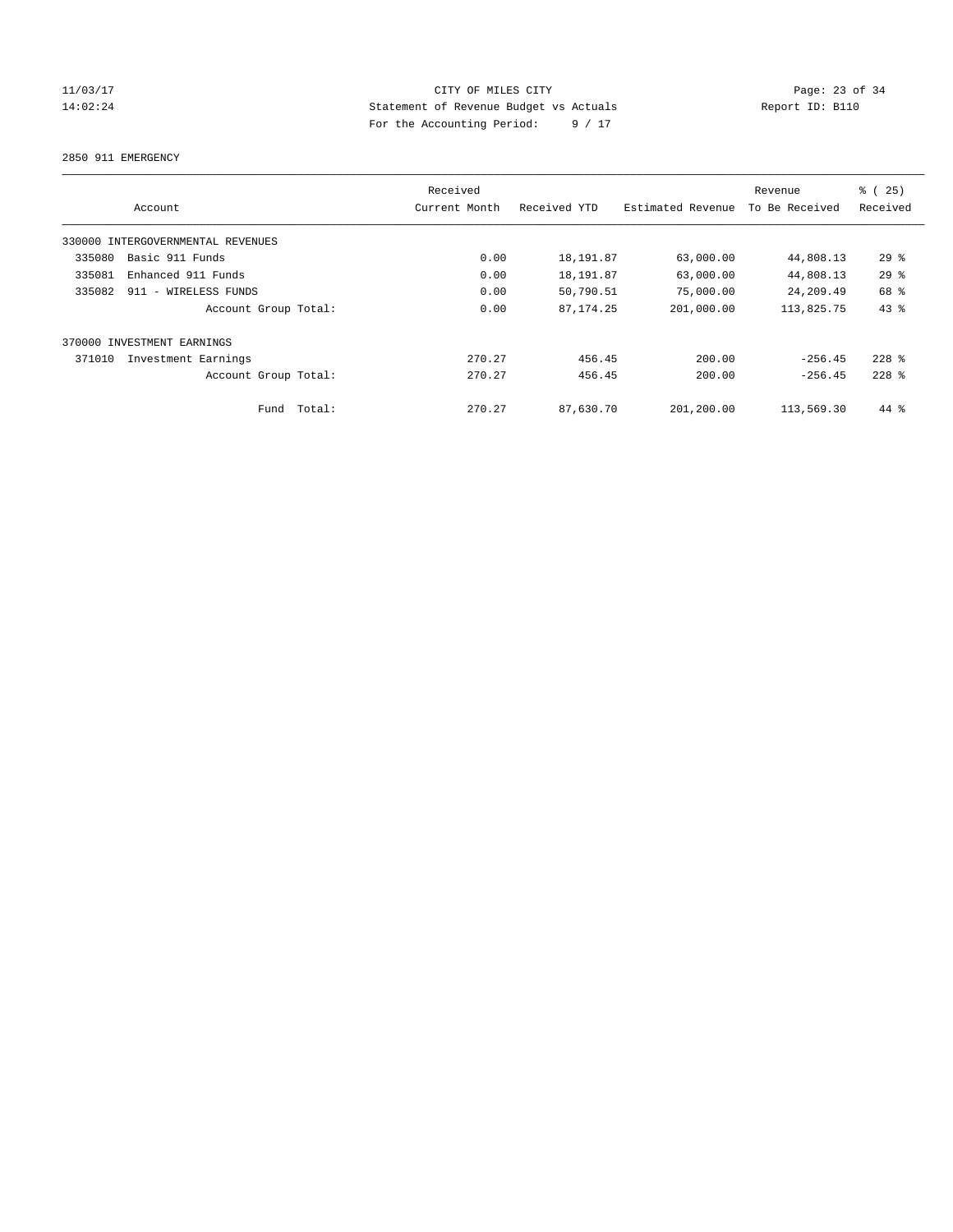## 11/03/17 CITY OF MILES CITY Page: 24 of 34 14:02:24 Statement of Revenue Budget vs Actuals Report ID: B110 For the Accounting Period: 9 / 17

2880 LIBRARY GRANTS

|        | Account                           | Received<br>Current Month | Received YTD | Estimated Revenue | Revenue<br>To Be Received | % (25)<br>Received |
|--------|-----------------------------------|---------------------------|--------------|-------------------|---------------------------|--------------------|
|        | 330000 INTERGOVERNMENTAL REVENUES |                           |              |                   |                           |                    |
| 334100 | Library - State Aid               | 0.00                      | 0.00         | 5,399.00          | 5.399.00                  | 0 %                |
| 334101 | HB#193-Interlibrary Loan Reimb    | 0.00                      | 0.00         | 5,000.00          | 5,000.00                  | 0 <sup>8</sup>     |
| 334105 | Sagebrush Fed/Coal Sev Tax        | 0.00                      | 0.00         | 4,793.00          | 4,793.00                  | 0 <sup>8</sup>     |
|        | Account Group Total:              | 0.00                      | 0.00         | 15,192.00         | 15,192.00                 | 0 <sup>8</sup>     |
|        | Fund Total:                       | 0.00                      | 0.00         | 15,192.00         | 15,192.00                 | 0 %                |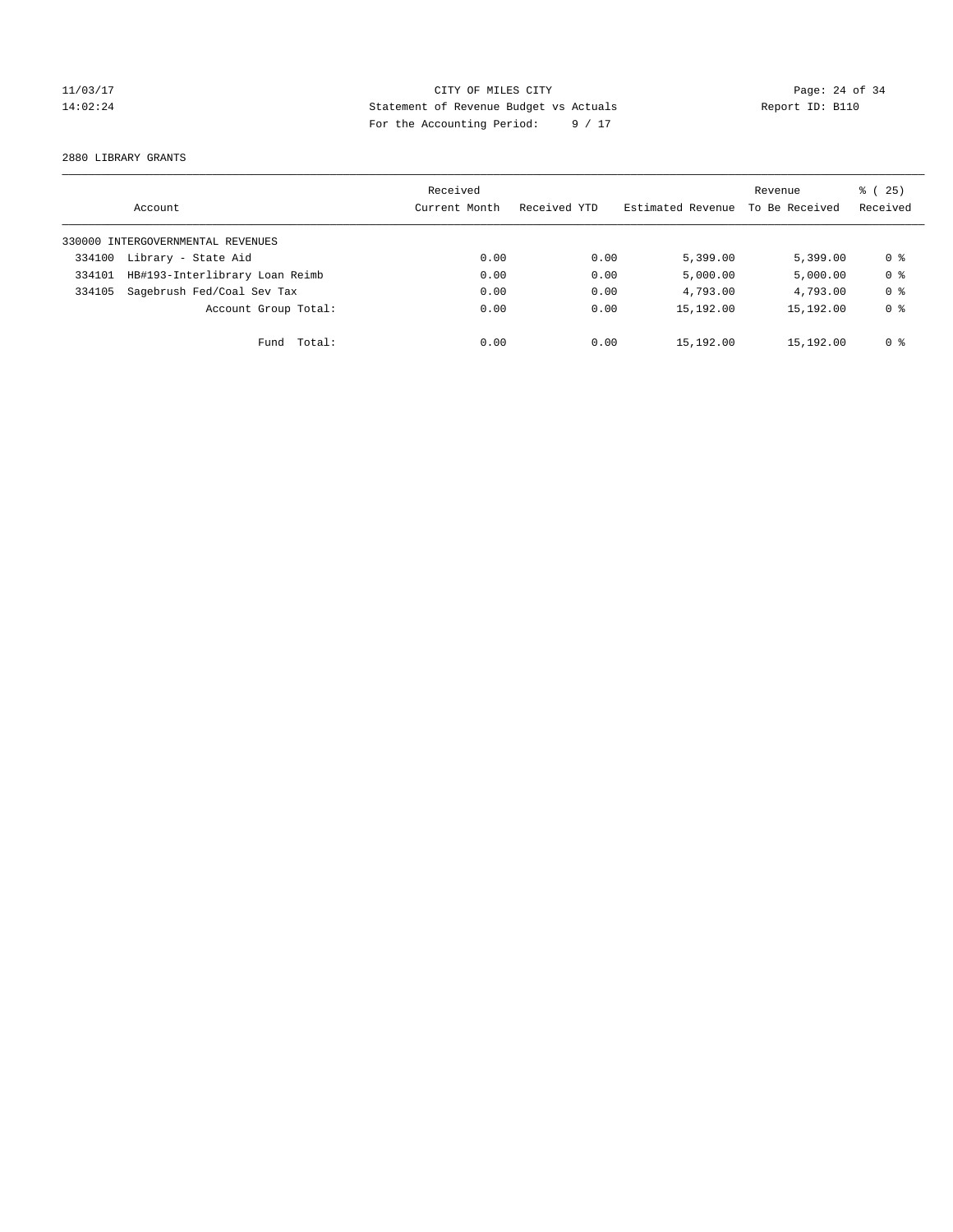## 11/03/17 CITY OF MILES CITY Page: 25 of 34 14:02:24 Statement of Revenue Budget vs Actuals Report ID: B110 For the Accounting Period: 9 / 17

2935 Historic Preservation

|        | Account                           | Received<br>Current Month | Received YTD | Estimated Revenue | Revenue<br>To Be Received | % (25)<br>Received |
|--------|-----------------------------------|---------------------------|--------------|-------------------|---------------------------|--------------------|
|        |                                   |                           |              |                   |                           |                    |
|        | 330000 INTERGOVERNMENTAL REVENUES |                           |              |                   |                           |                    |
| 334000 | State Grants                      | 0.00                      | 0.00         | 5,500.00          | 5,500.00                  | 0 <sup>8</sup>     |
|        | Account Group Total:              | 0.00                      | 0.00         | 5,500.00          | 5,500.00                  | 0 <sup>8</sup>     |
|        | 340000 Charges for Services       |                           |              |                   |                           |                    |
| 346080 | Preservation Service Fees         | 0.00                      | 0.00         | 1,200.00          | 1,200.00                  | 0 <sup>8</sup>     |
|        | Account Group Total:              | 0.00                      | 0.00         | 1,200.00          | 1,200.00                  | 0 <sup>8</sup>     |
|        | 360000 MISCELLANEOUS REVENUE      |                           |              |                   |                           |                    |
| 365000 | Contributions and Donations       | 0.00                      | 0.00         | 1,000.00          | 1,000.00                  | 0 <sup>8</sup>     |
| 365050 | Preservation-LPAnderson Grant     | 0.00                      | 18.21        | 0.00              | $-18.21$                  | $***$ $\approx$    |
|        | Account Group Total:              | 0.00                      | 18.21        | 1,000.00          | 981.79                    | 2 <sup>8</sup>     |
|        | 380000 OTHER FINANCING SOURCES    |                           |              |                   |                           |                    |
| 383000 | Interfund Operating Transfer      | 0.00                      | 0.00         | 2,200.00          | 2,200.00                  | 0 <sup>8</sup>     |
|        | Account Group Total:              | 0.00                      | 0.00         | 2,200.00          | 2,200.00                  | 0 <sup>8</sup>     |
|        | Fund Total:                       | 0.00                      | 18.21        | 9,900.00          | 9,881.79                  | 0 <sup>8</sup>     |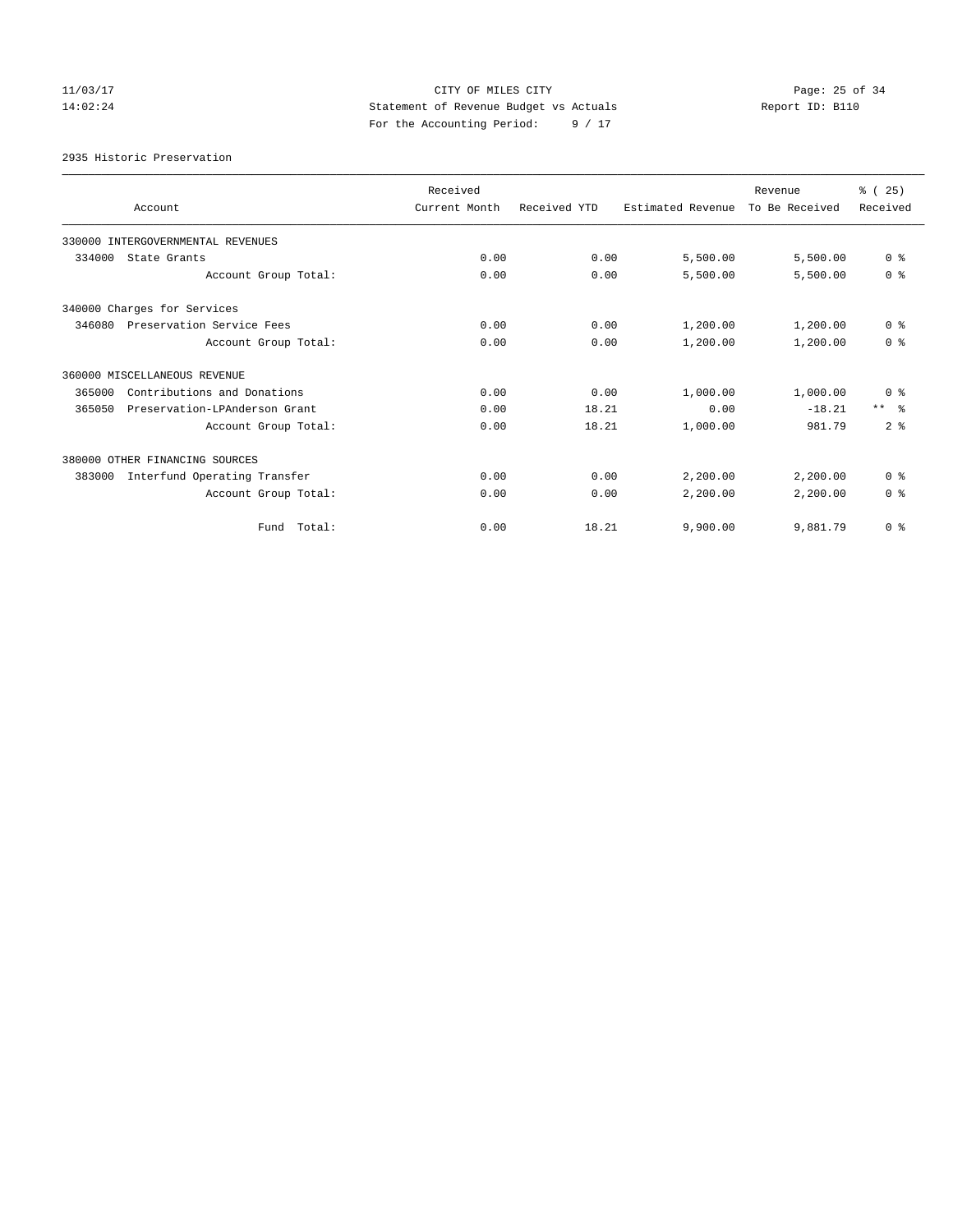## 11/03/17 CITY OF MILES CITY Page: 26 of 34 14:02:24 Statement of Revenue Budget vs Actuals Report ID: B110 For the Accounting Period: 9 / 17

2985 RETIRED SENIOR VOLUNTEER PROG (RSVP)

| Account                           |        | Received<br>Current Month | Received YTD | Estimated Revenue | Revenue<br>To Be Received | % (25)<br>Received |
|-----------------------------------|--------|---------------------------|--------------|-------------------|---------------------------|--------------------|
| 330000 INTERGOVERNMENTAL REVENUES |        |                           |              |                   |                           |                    |
| 331165<br>RSVP FEDERAL GRANTS     |        | 0.00                      | 16,580.43    | 78,912.00         | 62,331.57                 | $21$ %             |
| RSVP-Fallon/Custer<br>331166      |        | 5,680.41                  | 5,680.41     | 0.00              | $-5,680.41$               | $***$ $ -$         |
| Account Group Total:              |        | 5,680.41                  | 22,260.84    | 78,912.00         | 56,651.16                 | 28 <sup>8</sup>    |
| 360000 MISCELLANEOUS REVENUE      |        |                           |              |                   |                           |                    |
| 362020<br>MISC REVENUE            |        | 52.00                     | 4,823.31     | 17,400.00         | 12,576.69                 | $28$ %             |
| Account Group Total:              |        | 52.00                     | 4,823.31     | 17,400.00         | 12,576.69                 | 28 <sup>8</sup>    |
| 370000 INVESTMENT EARNINGS        |        |                           |              |                   |                           |                    |
| 371010<br>Investment Earnings     |        | 11.03                     | 14.60        | 0.00              | $-14.60$                  | $***$ $ -$         |
| Account Group Total:              |        | 11.03                     | 14.60        | 0.00              | $-14.60$                  | $***$ $ -$         |
| Fund                              | Total: | 5,743.44                  | 27,098.75    | 96,312.00         | 69, 213. 25               | $28$ %             |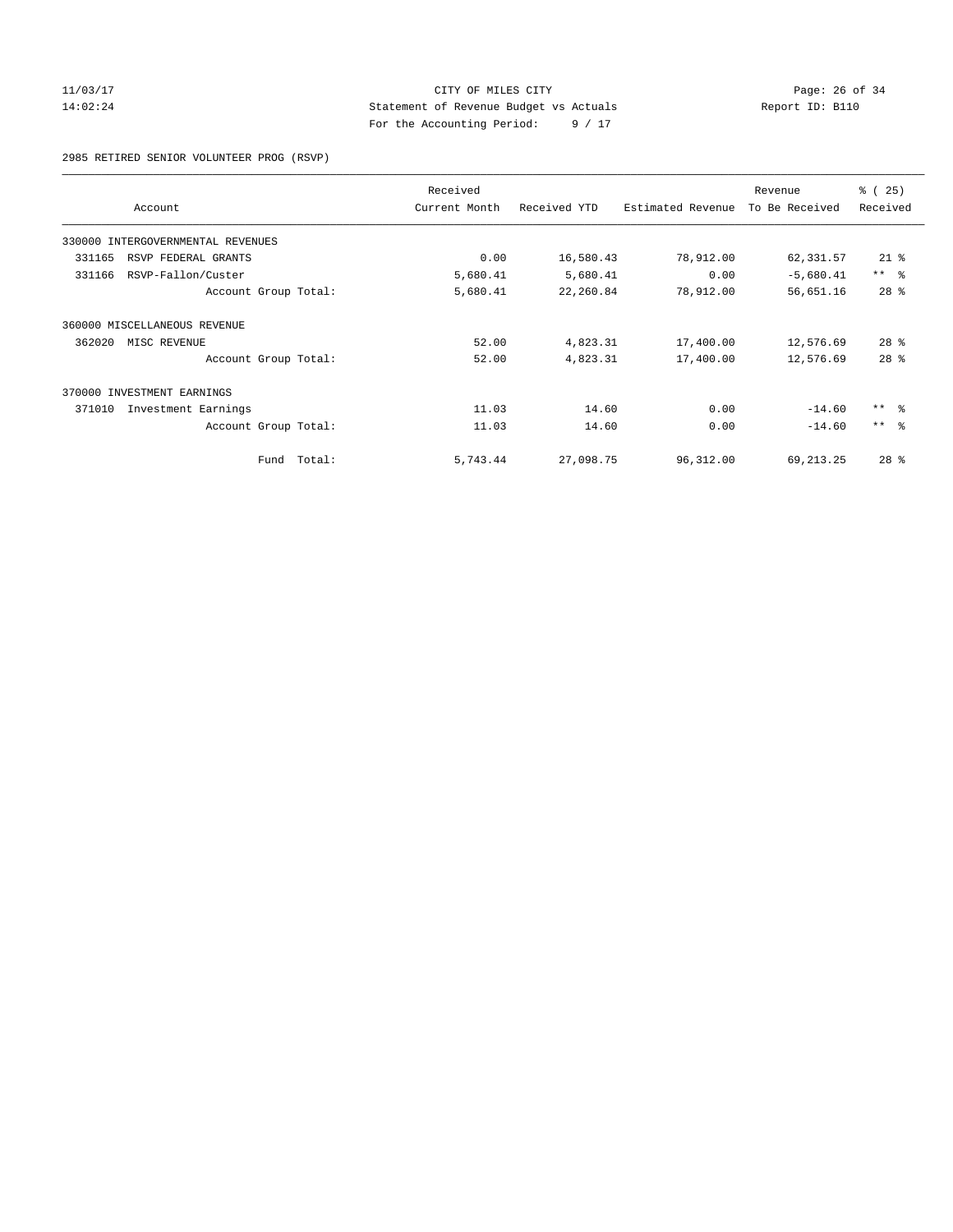## 11/03/17 Page: 27 of 34 14:02:24 Statement of Revenue Budget vs Actuals Report ID: B110 For the Accounting Period: 9 / 17

3670 SID 211

| Account                                           | Received<br>Current Month | Received YTD | Estimated Revenue | Revenue<br>To Be Received | 8 (25)<br>Received |
|---------------------------------------------------|---------------------------|--------------|-------------------|---------------------------|--------------------|
| 360000 MISCELLANEOUS REVENUE                      |                           |              |                   |                           |                    |
| Bond Principal and Interest Assessments<br>363020 | 0.00                      | 0.00         | 5,044.00          | 5,044.00                  | 0 %                |
| Account Group Total:                              | 0.00                      | 0.00         | 5,044.00          | 5,044.00                  | 0 <sup>8</sup>     |
| Total:<br>Fund                                    | 0.00                      | 0.00         | 5,044.00          | 5,044.00                  | 0 %                |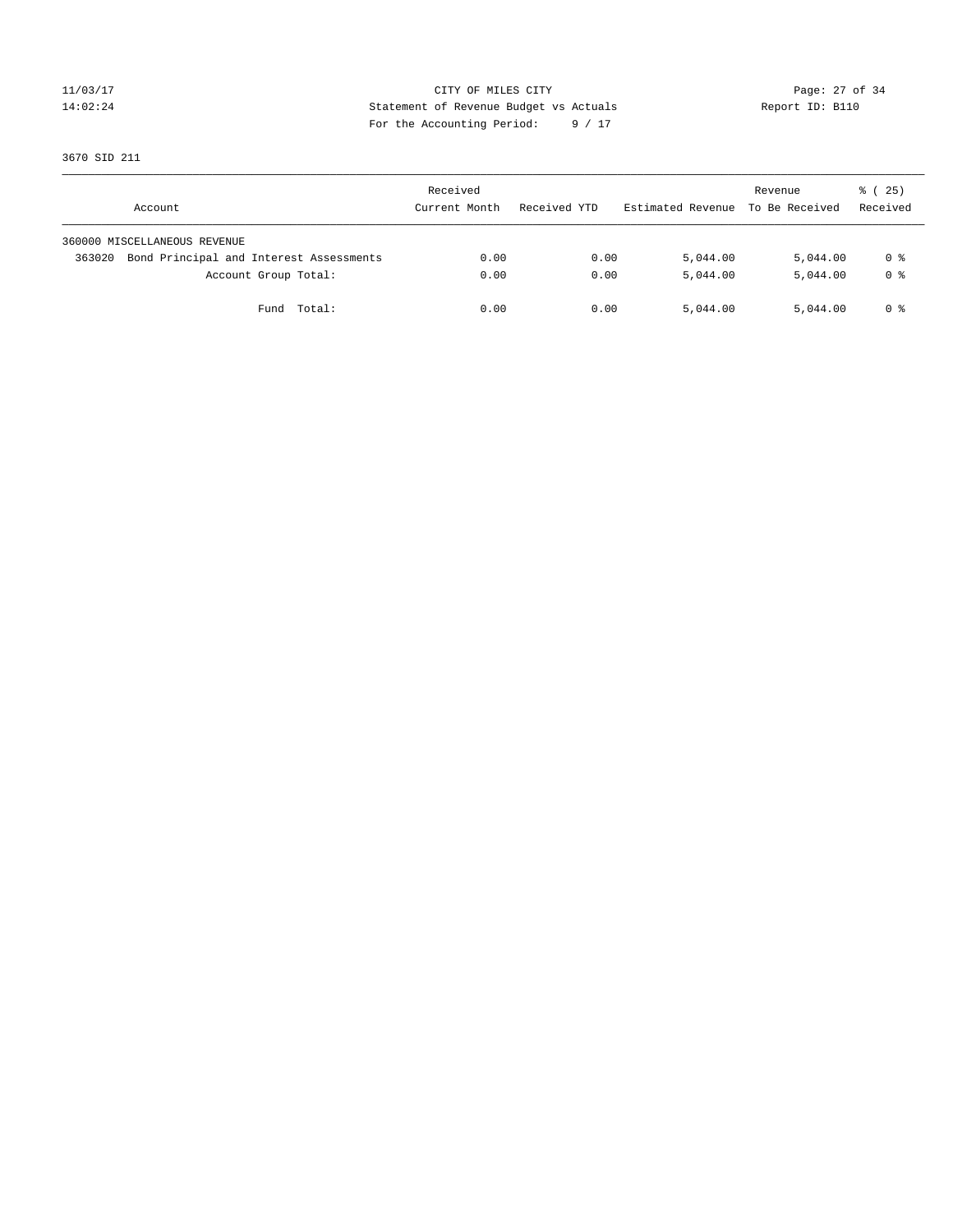11/03/17 CITY OF MILES CITY Page: 28 of 34 14:02:24 Statement of Revenue Budget vs Actuals Report ID: B110 For the Accounting Period: 9 / 17

4000 General Fund Capitol Improvement Fund

|        | Account                    |             | Received<br>Current Month |       | Received YTD |        | Estimated Revenue |        | Revenue<br>To Be Received |        | 8 (25)<br>Received |  |
|--------|----------------------------|-------------|---------------------------|-------|--------------|--------|-------------------|--------|---------------------------|--------|--------------------|--|
|        | 370000 INVESTMENT EARNINGS |             |                           |       |              |        |                   |        |                           |        |                    |  |
| 371010 | Investment Earnings        |             |                           | 73.38 |              | 141.87 |                   | 400.00 |                           | 258.13 | $35*$              |  |
|        | Account Group Total:       |             |                           | 73.38 |              | 141.87 |                   | 400.00 |                           | 258.13 | 35 <sup>8</sup>    |  |
|        |                            | Fund Total: |                           | 73.38 |              | 141.87 |                   | 400.00 |                           | 258.13 | $35*$              |  |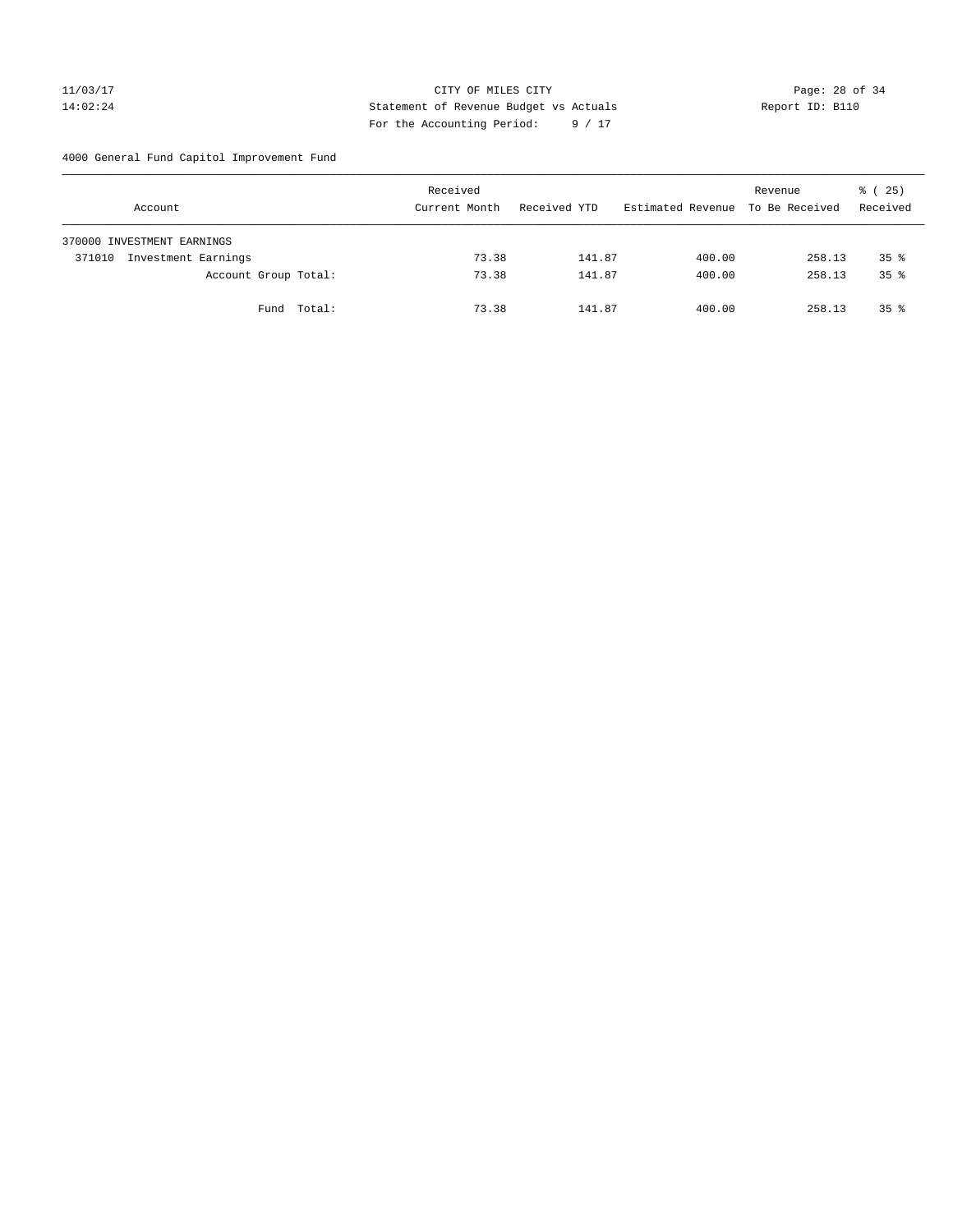## 11/03/17 Page: 29 of 34 14:02:24 Statement of Revenue Budget vs Actuals Report ID: B110 For the Accounting Period: 9 / 17

4060 CAPITAL IMPROV-PUBLIC WORKS

|        |                                    | Received      |              |                   | Revenue        | % (25)          |
|--------|------------------------------------|---------------|--------------|-------------------|----------------|-----------------|
|        | Account                            | Current Month | Received YTD | Estimated Revenue | To Be Received | Received        |
|        | 320000 LICENSES AND PERMITS        |               |              |                   |                |                 |
|        | 323040 Other Miscellaneous Permits | 600.00        | 1,000.00     | 3,000.00          | 2,000.00       | 338             |
|        | Account Group Total:               | 600.00        | 1,000.00     | 3,000.00          | 2,000.00       | 33 <sup>8</sup> |
|        | 340000 Charges for Services        |               |              |                   |                |                 |
| 343014 | Street Cleaning                    | 0.00          | 0.00         | 8,490.00          | 8,490.00       | 0 <sup>8</sup>  |
| 343016 | Prkg Vio/Off Str-Impnd Fees        | 0.00          | 482.00       | 500.00            | 18.00          | 96 <sup>8</sup> |
| 343018 | Sale of Street & Roadway Materials | 0.00          | 0.00         | 1,000.00          | 1,000.00       | 0 <sup>8</sup>  |
|        | Account Group Total:               | 0.00          | 482.00       | 9,990.00          | 9,508.00       | 5 <sup>8</sup>  |
|        | 370000 INVESTMENT EARNINGS         |               |              |                   |                |                 |
| 371010 | Investment Earnings                | 256.67        | 495.58       | 1,400.00          | 904.42         | 35 <sup>8</sup> |
|        | Account Group Total:               | 256.67        | 495.58       | 1,400.00          | 904.42         | 35 <sup>8</sup> |
|        | 380000 OTHER FINANCING SOURCES     |               |              |                   |                |                 |
| 383000 | Interfund Operating Transfer       | 0.00          | 0.00         | 115,000.00        | 115,000.00     | 0 <sup>8</sup>  |
|        | Account Group Total:               | 0.00          | 0.00         | 115,000.00        | 115,000.00     | 0 <sup>8</sup>  |
|        | Total:<br>Fund                     | 856.67        | 1,977.58     | 129,390.00        | 127, 412.42    | 2 <sup>8</sup>  |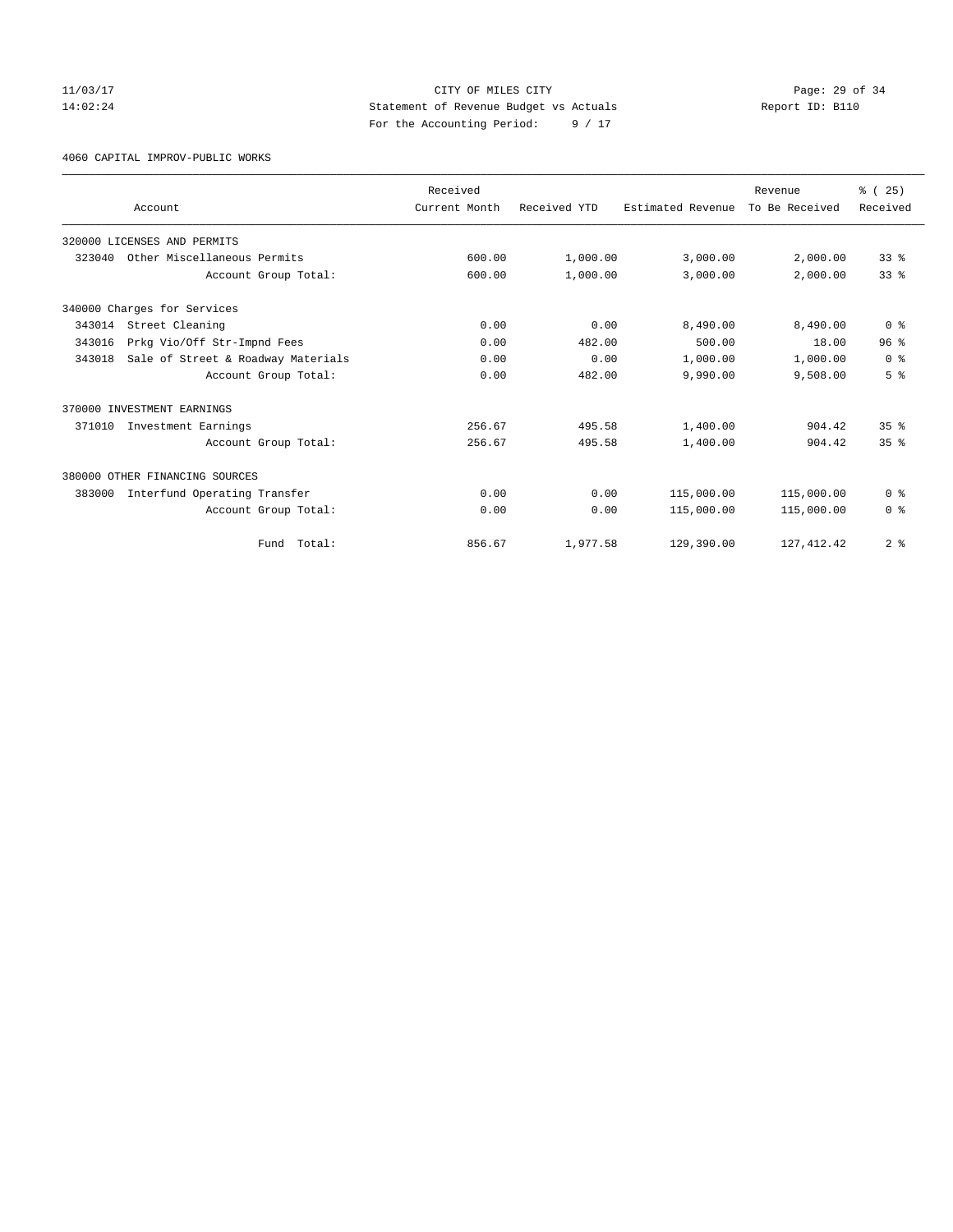# 11/03/17 Page: 30 of 34 14:02:24 Statement of Revenue Budget vs Actuals Report ID: B110 For the Accounting Period: 9 / 17

## 5210 WATER UTILITY

|        |                                | Received      |              |                   | Revenue        | % (25)          |
|--------|--------------------------------|---------------|--------------|-------------------|----------------|-----------------|
|        | Account                        | Current Month | Received YTD | Estimated Revenue | To Be Received | Received        |
|        | 340000 Charges for Services    |               |              |                   |                |                 |
| 343021 | Metered Water Sales            | 242,721.53    | 788, 316.29  | 1,926,000.00      | 1,137,683.71   | 41 %            |
| 343022 | Unmetered Water Sales/Chrgoffs | 246.75        | 430.31       | 1,000.00          | 569.69         | $43*$           |
| 343023 | Bulk Water Sales               | 21.59         | 461.37       | 7,500.00          | 7,038.63       | 6 %             |
| 343025 | Hookup Fee                     | 1,200.00      | 3,900.00     | 10,000.00         | 6, 100.00      | 39 <sup>8</sup> |
| 343026 | Water Install/Tap Chrgs/Labor  | 527.00        | 852.00       | 7,000.00          | 6,148.00       | $12*$           |
| 343027 | Chq for Wtr Dept. Serv         | 610.00        | 1,980.00     | 0.00              | $-1,980.00$    | $***$ $ -$      |
| 343029 | Curb Stop Replacement Fee      | 3,670.00      | 11,016.00    | 43,000.00         | 31,984.00      | 26%             |
|        | Account Group Total:           | 248,996.87    | 806,955.97   | 1,994,500.00      | 1,187,544.03   | $40*$           |
|        | 360000 MISCELLANEOUS REVENUE   |               |              |                   |                |                 |
| 362020 | MISC REVENUE                   | 30.00         | 3,441.50     | 0.00              | $-3,441.50$    | $***$ $\approx$ |
|        | Account Group Total:           | 30.00         | 3,441.50     | 0.00              | $-3.441.50$    | $***$ $\approx$ |
|        | 370000 INVESTMENT EARNINGS     |               |              |                   |                |                 |
| 371010 | Investment Earnings            | 5,407.48      | 10,147.77    | 15,000.00         | 4,852.23       | 68 %            |
|        | Account Group Total:           | 5,407.48      | 10,147.77    | 15,000.00         | 4,852.23       | 68 %            |
|        | Fund Total:                    | 254, 434.35   | 820, 545.24  | 2,009,500.00      | 1,188,954.76   | 41 %            |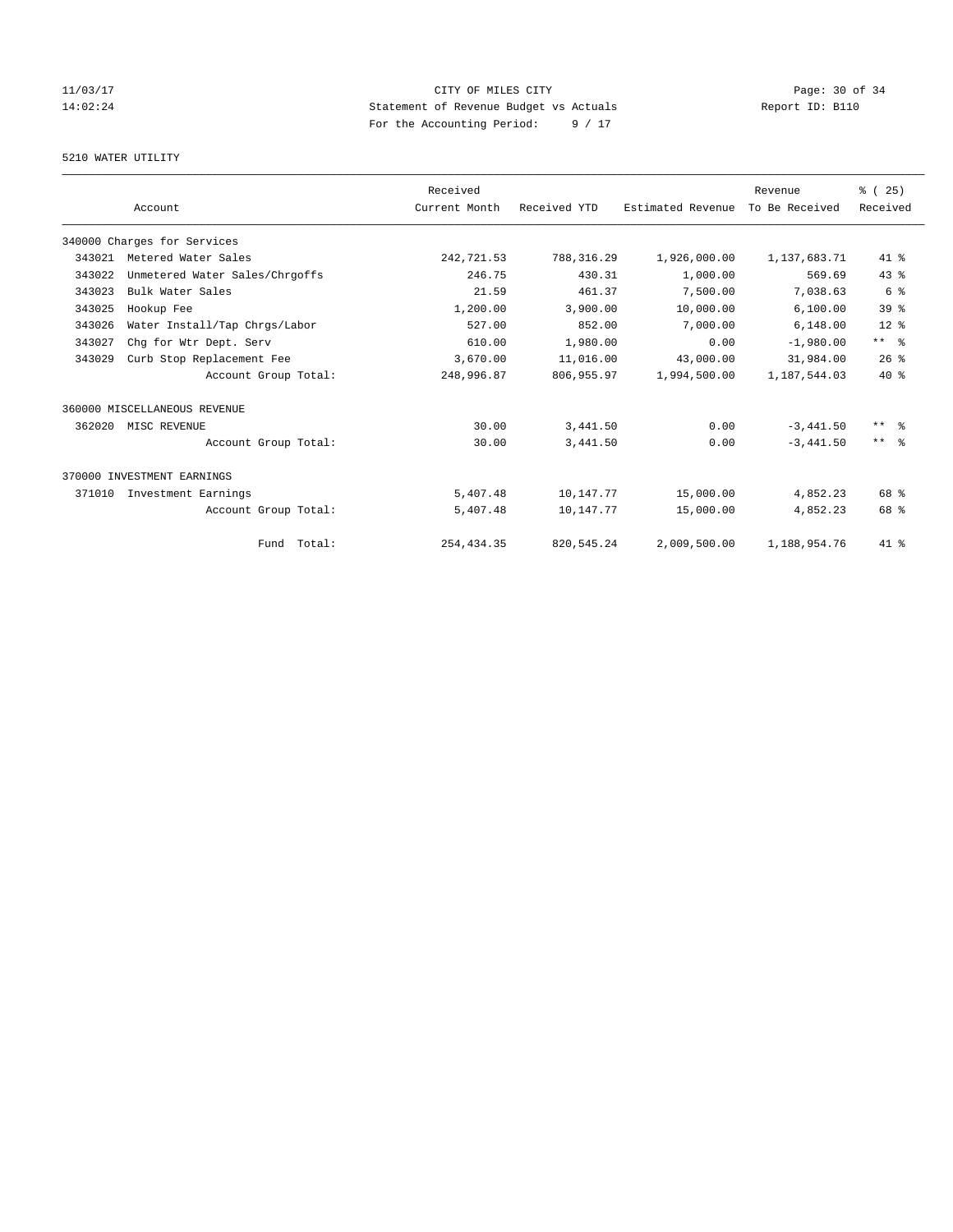11/03/17 Page: 31 of 34 14:02:24 Statement of Revenue Budget vs Actuals Report ID: B110 For the Accounting Period: 9 / 17

5310 SEWER UTILITY

|        |                                         | Received       |              |                   | Revenue        | % (25)                  |
|--------|-----------------------------------------|----------------|--------------|-------------------|----------------|-------------------------|
|        | Account                                 | Current Month  | Received YTD | Estimated Revenue | To Be Received | Received                |
|        | 330000 INTERGOVERNMENTAL REVENUES       |                |              |                   |                |                         |
| 334120 | TSEP Grant                              | 0.00           | 0.00         | 0.00              | 0.00           | $***$ $=$               |
| 334121 | DNRC GRANTS                             | 0.00           | 0.00         | 50,000.00         | 50,000.00      | 0 <sup>8</sup>          |
| 334122 | Renewable Resource Grant                | 0.00           | 0.00         | 0.00              | 0.00           | $***$ $=$               |
|        | Account Group Total:                    | 0.00           | 0.00         | 50,000.00         | 50,000.00      | 0 <sup>8</sup>          |
|        | 340000 Charges for Services             |                |              |                   |                |                         |
|        | 343031 Sewer Service Charges            | 164,407.29     | 495,605.21   | 1,986,000.00      | 1,490,394.79   | $25$ $%$                |
| 343032 | Sewer Installation Charges/Chrgoffs     | 246.76         | 368.22       | 500.00            | 131.78         | 74 %                    |
| 343033 | Hookup Fee                              | 840.00         | 1,680.00     | 2,000.00          | 320.00         | 84 %                    |
| 343034 | Treatment Facilities Fees               | 95.00          | 370.00       | 1,500.00          | 1,130.00       | 25%                     |
| 343036 | Miscellaneous Sewer Revenue (Labor)     | 0.00           | 640.00       | 2,000.00          | 1,360.00       | $32*$                   |
| 343037 | Baker Road Etc.                         | 0.00           | 1,214.99     | 12,000.00         | 10,785.01      | $10*$                   |
|        | Account Group Total:                    | 165,589.05     | 499,878.42   | 2,004,000.00      | 1,504,121.58   | 25%                     |
|        | 360000 MISCELLANEOUS REVENUE            |                |              |                   |                |                         |
| 361010 | Land Rental                             | 0.00           | 75.90        | 1,600.00          | 1,524.10       | 5 <sup>°</sup>          |
| 362020 | MISC REVENUE                            | 0.00           | 3,386.50     | 0.00              | $-3,386.50$    | $***$ $=$ $\frac{6}{5}$ |
|        | Account Group Total:                    | 0.00           | 3,462.40     | 1,600.00          | $-1,862.40$    | $216$ %                 |
|        | 370000 INVESTMENT EARNINGS              |                |              |                   |                |                         |
|        | 371010 Investment Earnings              | 1,935.92       | 3,656.98     | 2,000.00          | $-1,656.98$    | $183$ $%$               |
|        | Account Group Total:                    | 1,935.92       | 3,656.98     | 2,000.00          | $-1,656.98$    | $183$ $%$               |
|        | 380000 OTHER FINANCING SOURCES          |                |              |                   |                |                         |
|        | 381070 Proceeds/Loans/Intercap 016-2015 | 943,661.00     | 1,638,994.00 | 3,800,000.00      | 2,161,006.00   | $43*$                   |
|        | Account Group Total:                    | 943,661.00     | 1,638,994.00 | 3,800,000.00      | 2,161,006.00   | $43*$                   |
|        | Fund Total:                             | 1, 111, 185.97 | 2,145,991.80 | 5,857,600.00      | 3,711,608.20   | 37 <sup>8</sup>         |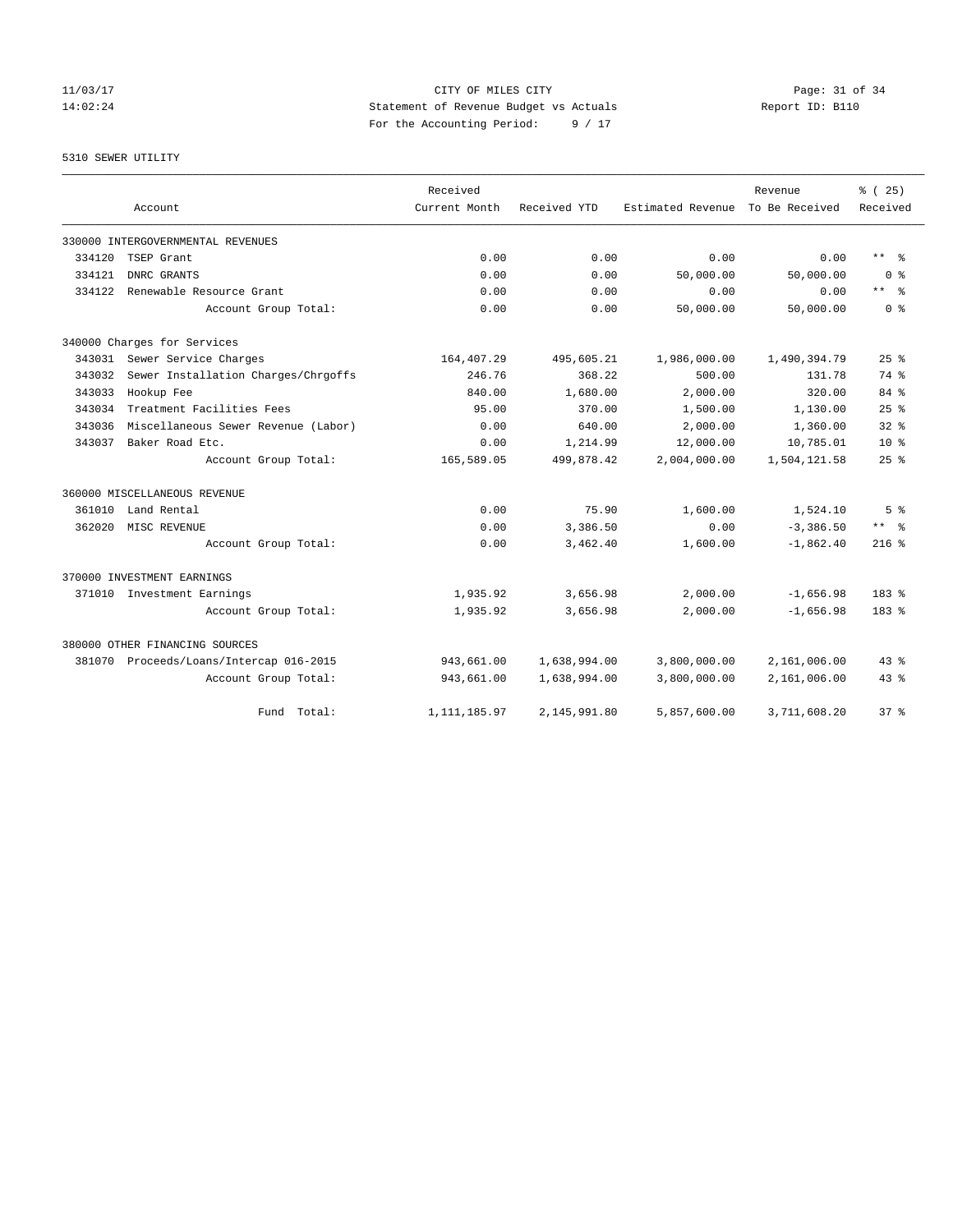## 11/03/17 CITY OF MILES CITY Page: 32 of 34 14:02:24 Statement of Revenue Budget vs Actuals Report ID: B110 For the Accounting Period: 9 / 17

5510 AMBULANCE FUND

|              |                                        | Received      |              |                                  | Revenue      | % (25)          |
|--------------|----------------------------------------|---------------|--------------|----------------------------------|--------------|-----------------|
|              | Account                                | Current Month | Received YTD | Estimated Revenue To Be Received |              | Received        |
| 310000 TAXES |                                        |               |              |                                  |              |                 |
| 311010       | Real Property Taxes                    | 14.65         | 102.14       | 8,366.00                         | 8,263.86     | 1 <sup>8</sup>  |
| 311020       | Personal Property Taxes                | 0.19          | 5.90         | 273.00                           | 267.10       | 2 <sup>8</sup>  |
| 312000       | Penalty & Interest on Delinquent Taxes | 1.77          | 6.56         | 30.00                            | 23.44        | $22$ $%$        |
|              | Account Group Total:                   | 16.61         | 114.60       | 8,669.00                         | 8,554.40     | 1 <sup>8</sup>  |
|              | 330000 INTERGOVERNMENTAL REVENUES      |               |              |                                  |              |                 |
| 331040       | Medicaid Supplemental Program-State    | 0.00          | 0.00         | 6,398.00                         | 6,398.00     | 0 <sup>8</sup>  |
|              | Account Group Total:                   | 0.00          | 0.00         | 6,398.00                         | 6,398.00     | 0 <sup>8</sup>  |
|              | 340000 Charges for Services            |               |              |                                  |              |                 |
| 341075       | Serv/Cnty-Interlocal Agmt              | 0.00          | 0.00         | 72,000.00                        | 72,000.00    | 0 <sup>8</sup>  |
| 342026       | Ambulance Charges                      | 42,626.97     | 187, 479.67  | 830,000.00                       | 642,520.33   | 23 <sup>8</sup> |
| 342027       | Ambulance Standby                      | 1,235.00      | 1,235.00     | 5,000.00                         | 3,765.00     | 25%             |
|              | Account Group Total:                   | 43,861.97     | 188,714.67   | 907,000.00                       | 718,285.33   | $21$ $%$        |
|              | 360000 MISCELLANEOUS REVENUE           |               |              |                                  |              |                 |
| 362020       | MISC REVENUE                           | 0.00          | 0.00         | 50,000.00                        | 50,000.00    | 0 <sup>8</sup>  |
| 366010       | Misc- From Charge off Accts            | 863.07        | 2,364.32     | 6.000.00                         | 3,635.68     | 39 <sup>8</sup> |
|              | Account Group Total:                   | 863.07        | 2,364.32     | 56,000.00                        | 53,635.68    | 4%              |
|              | 380000 OTHER FINANCING SOURCES         |               |              |                                  |              |                 |
| 381070       | Proceeds/Loans/Intercap 016-2015       | 0.00          | 0.00         | 230,000.00                       | 230,000.00   | 0 <sup>8</sup>  |
| 383000       | Interfund Operating Transfer           | 0.00          | 0.00         | 230,000.00                       | 230,000.00   | 0 <sup>8</sup>  |
|              | Account Group Total:                   | 0.00          | 0.00         | 460,000.00                       | 460,000.00   | 0 <sup>8</sup>  |
|              | Fund Total:                            | 44,741.65     | 191, 193.59  | 1,438,067.00                     | 1,246,873.41 | $13*$           |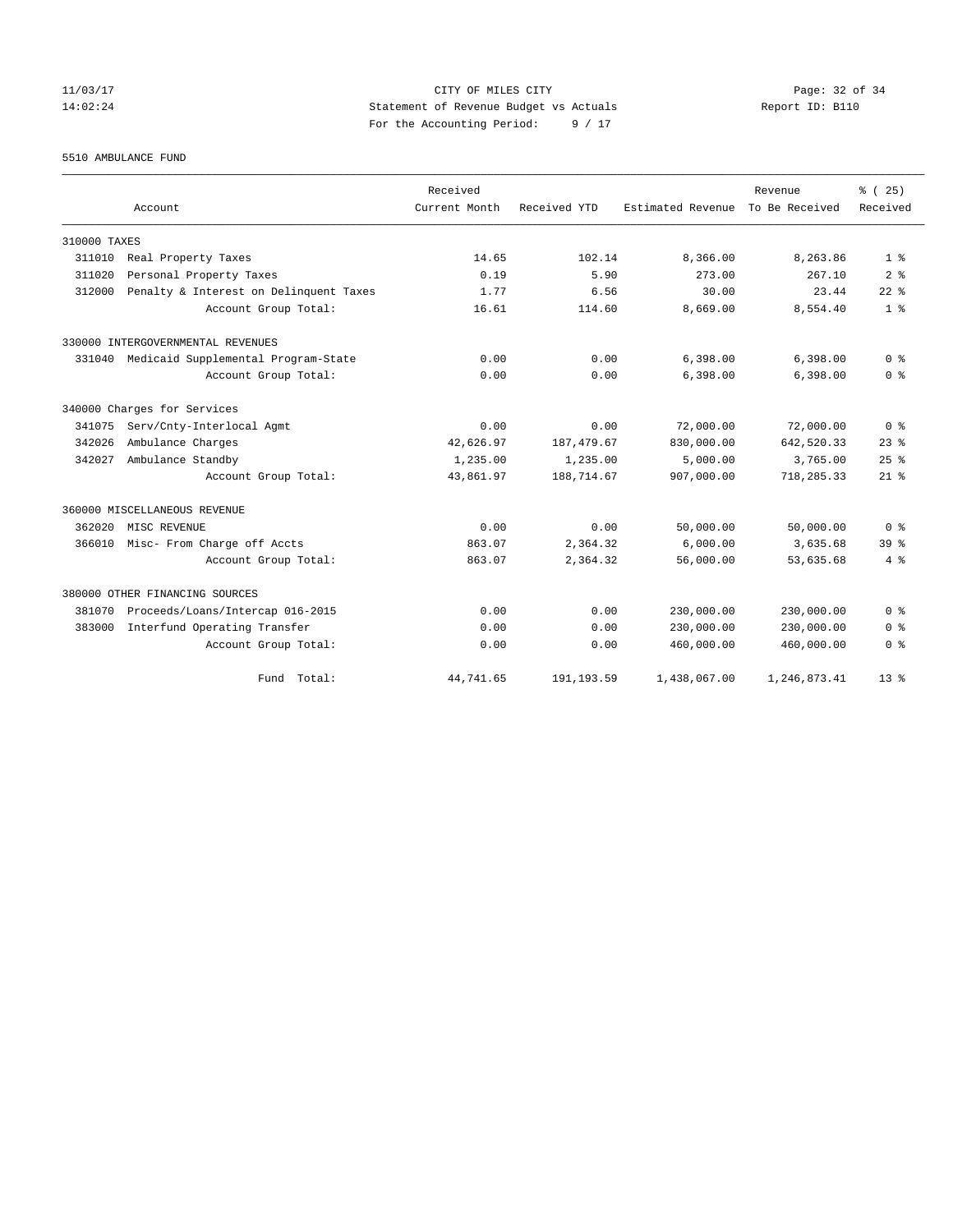11/03/17 CITY OF MILES CITY Page: 33 of 34 14:02:24 Statement of Revenue Budget vs Actuals Report ID: B110 For the Accounting Period: 9 / 17

5610 AIRPORT OPERATING

|              |                                        | Received      |              |                   | Revenue        | % (25)          |
|--------------|----------------------------------------|---------------|--------------|-------------------|----------------|-----------------|
|              | Account                                | Current Month | Received YTD | Estimated Revenue | To Be Received | Received        |
| 310000 TAXES |                                        |               |              |                   |                |                 |
| 311010       | Real Property Taxes                    | 21.98         | 153.22       | 13,500.00         | 13,346.78      | 1 <sup>8</sup>  |
| 311020       | Personal Property Taxes                | 0.29          | 8.86         | 500.00            | 491.14         | 2 <sub>8</sub>  |
| 312000       | Penalty & Interest on Delinquent Taxes | 2.68          | 9.87         | 40.00             | 30.13          | $25$ $%$        |
|              | Account Group Total:                   | 24.95         | 171.95       | 14,040.00         | 13,868.05      | 1 <sup>8</sup>  |
|              | 330000 INTERGOVERNMENTAL REVENUES      |               |              |                   |                |                 |
| 331129       | Federal Aeronautics Admin Grant        | 0.00          | 0.00         | 391,950.00        | 391,950.00     | 0 <sup>8</sup>  |
| 334060       | Coal Impact Grant-016-2015             | 0.00          | 0.00         | 43,900.00         | 43,900.00      | 0 <sup>8</sup>  |
|              | Account Group Total:                   | 0.00          | 0.00         | 435,850.00        | 435,850.00     | 0 <sup>8</sup>  |
|              | 340000 Charges for Services            |               |              |                   |                |                 |
| 341075       | Serv/Cnty-Interlocal Agmt              | 0.00          | 0.00         | 30,000.00         | 30,000.00      | 0 <sup>8</sup>  |
| 343018       | Sale of Street & Roadway Materials     | 0.00          | 0.00         | 1,000.00          | 1,000.00       | 0 <sup>8</sup>  |
| 343061       | Landing Fees                           | 210.00        | 395.70       | 1,800.00          | 1,404.30       | $22$ $%$        |
| 343062       | Aviation Fuel                          | 164,640.61    | 523, 595.30  | 420,000.00        | $-103, 595.30$ | $125$ %         |
| 343064       | Hangar Rent                            | 6,462.76      | 19,163.28    | 55,000.00         | 35,836.72      | 35 <sup>8</sup> |
| 343065       | Building Rentals                       | 1,132.15      | 3,396.45     | 14,000.00         | 10,603.55      | $24$ $%$        |
| 343067       | Other - Miscellaneous                  | 0.00          | 24.98        | 1,000.00          | 975.02         | 2 <sup>8</sup>  |
| 343069       | Ag Contract                            | 10,000.00     | 10,000.00    | 10,000.00         | 0.00           | $100*$          |
|              | Account Group Total:                   | 182, 445.52   | 556, 575.71  | 532,800.00        | $-23,775.71$   | $104$ %         |
|              | 360000 MISCELLANEOUS REVENUE           |               |              |                   |                |                 |
| 361010       | Land Rental                            | 1,228.59      | 6,155.77     | 25,000.00         | 18,844.23      | 25%             |
| 362020       | MISC REVENUE                           | 0.00          | 225.98       | 300.00            | 74.02          | 75%             |
|              | Account Group Total:                   | 1,228.59      | 6,381.75     | 25,300.00         | 18,918.25      | $25$ $%$        |
|              | 370000 INVESTMENT EARNINGS             |               |              |                   |                |                 |
|              | 371010 Investment Earnings             | 112.42        | 143.26       | 150.00            | 6.74           | 96 <sup>8</sup> |
|              | Account Group Total:                   | 112.42        | 143.26       | 150.00            | 6.74           | 96 <sup>8</sup> |
|              | Total:<br>Fund                         | 183,811.48    | 563, 272.67  | 1,008,140.00      | 444,867.33     | 56 <sup>8</sup> |